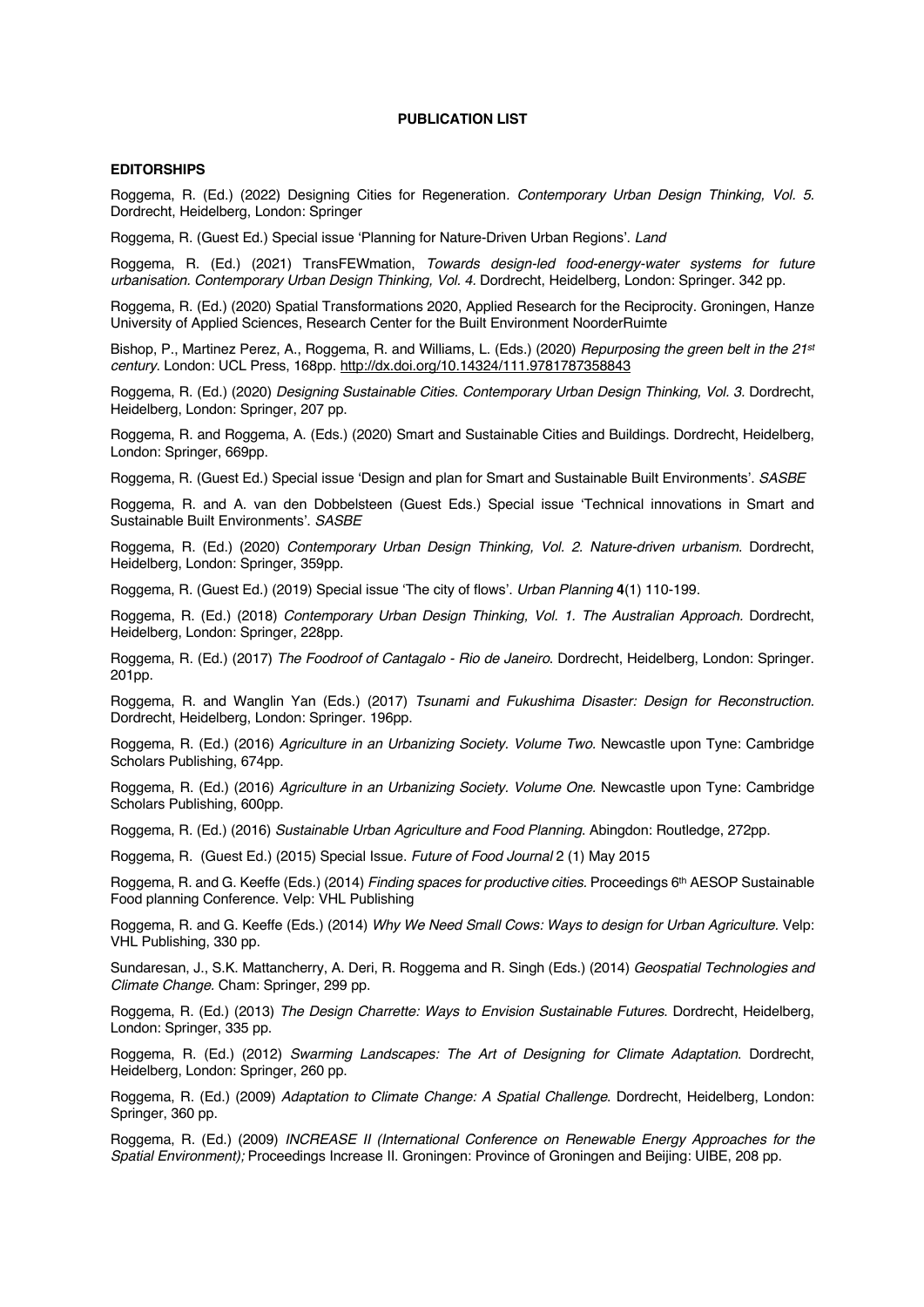Roggema, R. (Ed.) (2008) *Tegenhouden of meebewegen, Adaptatie aan klimaatverandering en de ruimte,* Amsterdam: Weka-uitgeverij, 236 pp.

Roggema, R.E., I. Absil-van de Kieft, H. Hofstra, C.W. Jansen, M.O. Janssen, W. Timmermans en E. Vuyk (Eds.) (2002) *Handboek Ruimtelijke Ordening en Milieu*, editie 2002/2003. Alphen aan den Rijn: Kluwer

Roggema, R.E., A.J.M. Schreuders, M.O. Janssen, H. Hofstra, E. Vuijk, C.W. Jansen en W. Timmermans (Eds.) (2002) *Handboek Ruimtelijke Ordening en Milieu*, editie 2001/2002. Alphen aan den Rijn: Kluwer

Roggema, R.E., A.J.M. Schreuders, S.R.J. Jansen, M.O. Janssen, H. Hofstra en E. Vuyk (Eds.) (2001) *Handboek Ruimtelijke Ordening en Milieu*, editie 2001. Alphen aan den Rijn: Samsom

Zinger, H.A.P., A.M. Cox, M.J.F. van Gerwen, E. Hoeflaak, S.R.J. Jansen en R.E. Roggema (Eds.) (2000) *Handboek Ruimtelijke Ordening en Milieu*, editie 2000. Alphen aan den Rijn: Samsom

Van Hal, A., R. Rovers, Roggema, R. et al. (1997-2000) *Editor Duurzaam Bouwen*. Boxtel: Aeneas

Roggema, R. (Ed.) (1999) *Interviews Duurzame bedrijventerreinen in de provincie Noord-Holland.* Haarlem: province of Noord-Holland

Roggema, R. (Ed.) (1998) *Special Sustainable Urban Planning*. Den Haag: Rathenau Institute

Bijma, A., D. Hoeks, E. van der Hoeven, G. de Jong, W. Joosse, H. Lokerse, M. Rensen, R. Roggema (1997) *100 jaar Baronielaan, Boulevard Breda Mastbosch*. Breda: Sectie D, Zandbergse boekstichting

Bijma, A., D. Hoeks, E. van der Hoeven, G. de Jong, W. Joosse, P. van Keyzerswaard, H. Lokerse, M. Rensen, R. Roggema (1995) *Wilhelminapark*. Breda: Sectie D, Zandbergse boekstichting

Roggema, R., M. van Ginkel, M. Okhuysen, N. Offenberg (Eds.) (1994) *Jaarboek Duurzame Stadsontwikkeling Breda.* Breda: gemeente Breda

#### **JOURNAL ARTICLES (REFEREED)**

Roggema, R.; Chamski, R. The New Urban Profession: Entering the Age of Uncertainty. *Urban Sci.* **2022**, *6*, 10. https://doi.org/10.3390/urbansci6010010

Roggema, R., Keeffe, G. and Tillie, N. (2021) Nature-based urbanization: scan opportunities, determine directions and create inspiring ecologies. *Land* **2021** 10(6) 651. https://doi.org/10.3390/land10060651; Special Issue 'Reflecting on the Future of the Built Environment'.

Roggema, R., Tillie, N., Keeffe, G. and Yan, W. (2021) Nature-based deployment strategies for multiple paces of change: the case of Oimachi, Japan. *Urban Planning* **2021** 6(2) pp. 143-161. Special Issue Planning for Rapid Change in Cities https://doi.org/10.17645/up.v6i2.3779

Roggema, R. (2021) From Nature-based to Nature-driven: Landscape first for the design of Moeder Zernike. *Sustainability* **2021**, *13*(4), 2368; https://doi.org/10.3390/su13042368 Special Issue Greening Cities Shaping Cities: Pinpointing Nature-Based Solutions in cities between shared governance and citizen participation.

Roggema, R., Tillie, N. and Hollanders, M. (2021) Designing the adaptive landscape: leapfrogging stacked vulnerabilities*. Land 2021, 10, 158. https://doi.org/10.3390/land10020158*

Roggema, R. (2021) Towards redundancy in urban landscapes: enhancing adaptive capacity through design. *Urban and Regional Planning* **6**(1) 15-25. doi: 10.11648/j.urp.20210601.12.

Roggema, R. (2021) Bypassing the obvious: Implementing cutting edge ideas for futuring urban landscapes. *Urban and Regional Planning* **6**(1) 1-14. doi: 10.11648/j.urp.20210601.11

Roggema, R. (2020) Planning for the Energy Transition and How to Overcome the Misfits of the Current Paradigm. *World* **1**(3) 264-282. doi: 10.3390/world1030019

Uehara, M. Roggema, R. and Fuiji, M. (2020) Evaluation of dialogue process for sublation (aufheben) using Swarm Planning for reconstruction after 2011 Japan earthquake and tsunami. *International Journal of GEOMATE*, Dec. 2020 **19**(76) 89–97. ISSN: 2186-2982 (P), 2186-2990 (O), Japan, DOI: https://doi.org/10.21660/2020.76.9151 Special Issue on Science, Engineering and Environment

Roggema, R. (2019), "Towards sustainable cities: about redundancy, voids and the potentials of the land", *Smart and Sustainable Built Environment*, Vol. 9 No. 3, pp. 283-306. https://doi.org/10.1108/SASBE-07-2019-0092

Roggema, R. (2019) City of Flows – the need for design-led research to urban metabolism. *Urban Planning* 4(1) 106-112). Special Issue 'The City of Flows'. Editorial. DOI: 10.17645/up.v4i1.1988

McLean, L. and R. Roggema (2019) Planning for a Prosumer Future: Central Park case study. *Urban Planning* 4(1) 172-186. Special issue 'The City of Flows'. DOI: 10.17645/up.v4i1.1746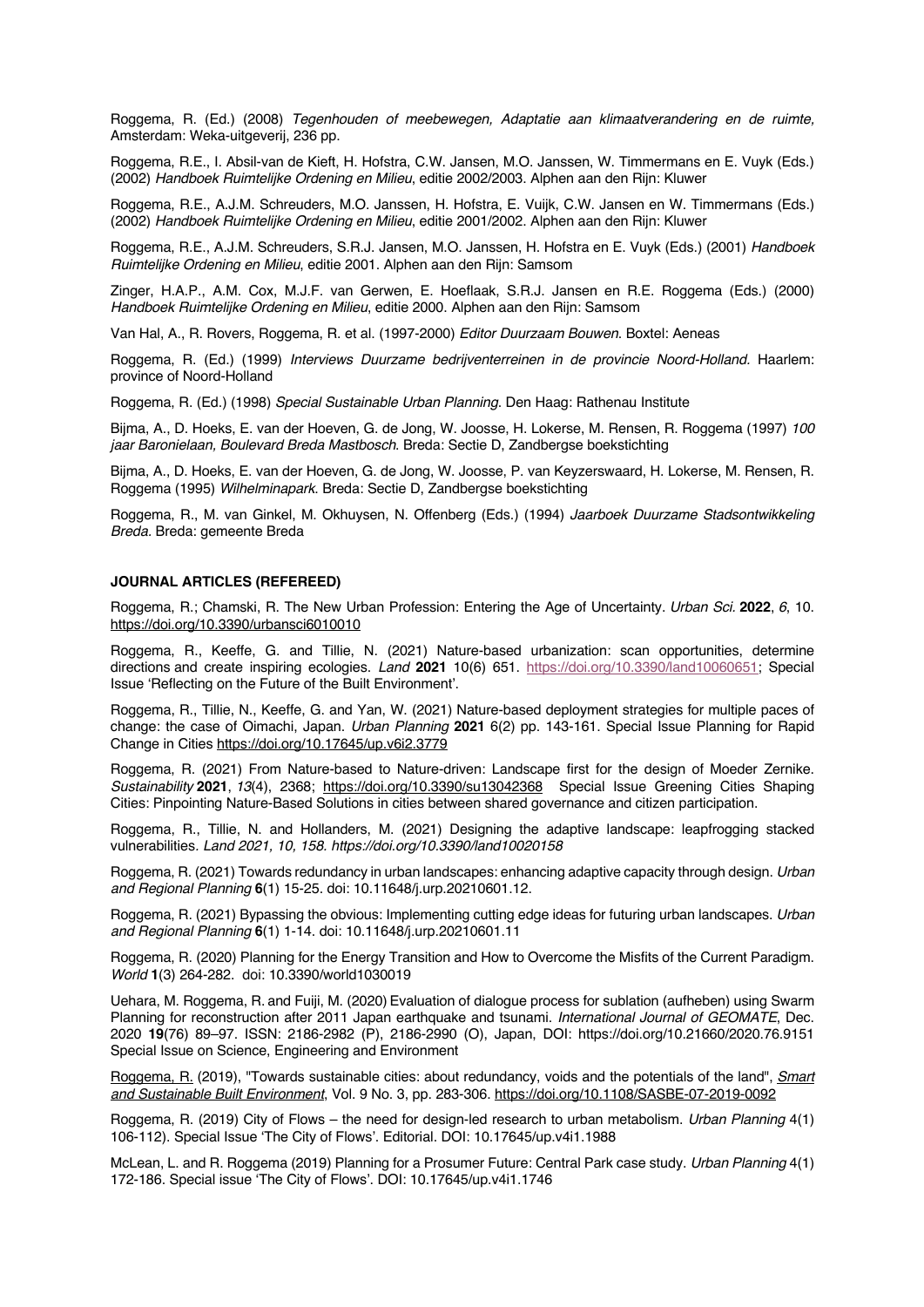Yan, W. and R. Roggema (2019) Developing a Design-Led Approach for the Food-Energy-Water Nexus

in Cities. *Urban Planning* 4(1) 123-138. Special issue 'The City of Flows'. DOI: 10.17645/up.v4i1.1739

Roggema, R. (2019) Design for Disruption: Creating Anti-fragile Urban Delta Landscapes. *Urban Planning* 4(1) 113- 122. DOI: 10.17645/up.v4i1.1469

Roggema, R. (2018) Design with voids. How inverted urbanism increases urban resilience. *Architectural Science Review* (ASR). Special issue: Time, Place and Architecture. https://doi.org/10.1080/00038628.2018.1502153

Roggema, R. (2017) The Future of Sustainable Urbanism: Society-based, Complexity-led and Landscape-driven. *Sustainability* 9 (8) 1442; https://doi.org/10.3390/su9081442. Special Issue: Sustainable Architecture and Design.

Roggema, R. (2016) Identification of space for urban agriculture through transformative governance. *Nordic Journal of Architectural Research* 3 9-37

Roggema, R. (2016) The Future of Sustainable Urbanism: A Redefinition. *City, Territory and Architecture* 3 (22). DOI:10.1186/s40410-016-0052-y

Roggema, R. (2016) Research by Design: Proposition for a methodological approach. *Urban Science* 1 (1) 2-20; http://dx.doi.org/10.3390/urbansci1010002

Yan, W., R. Roggema and L. Middleton (2016) Practice on Co-creative Reconstruction in Northeast Japan for Building Resilience. *Keio SFC Journal* 16 (2)

Roggema, R. (2015) Three Urbanisms in One City: Accommodating the Paces of Change. *Journal of Environmental Protection*, Special Issue Urban Planning, October 2015 6 946-956. http://dx.doi.org/10.4236/jep.2015.69084

Roggema, R. (2015) Let the Images Imagine! Potential Roles for the Arts in the Approach to Climate Change. Double *Dialogues* 17 Winter 2015. Published online: http://www.doubledialogues.com/article/let-the-imagesimagine-potential-roles-for-the-arts-in-the-approach-to-climate-change/

Roggema, R. (2015) The reinvention of the academic conference: how active delegates develop productive city concepts. *Future of Food: Journal on Food, Agriculture and Society* 3 (1) 63-78

Roggema, R. (2015) Planning for Sustainable Food Production: A New Challenge for City Developers. Editorial. *Future of Food: Journal on Food, Agriculture and Society* 3 (1) 5-8

Roggema, R., L. Vos and J. Martin (2014) Resourcing Local Communities for Climate Adaptive Designs in Victoria, Australia. *Chinese Journal of Population Resources and Management* 12 (3) 210-226. http://dx.doi.org/10.1080/10042857.2014.934951

Roggema, R. (2014) Towards Enhanced Resilience in City Design: A Proposition. *Land* 3 460-481 http://dx.doi.org/10.3390/land3020460

Roggema R. (2013) Dutch and Australian Planning Regimes: Are They Ready to Face Extreme Climate Impacts? *European Planning Studies* (published online: 9 July 2013; http://dx.doi.rog/10.1080/09654313.2013.817541)

Roggema, R, T. Vermeend and A. van den Dobbelsteen (2012) Incremental change, transition or transformation? Optimising change pathways for climate adaptation in spatial planning. *Sustainability* 4 2525-2549. https://doi.org/10.3390/su4102525

Roggema, R. and A. van den Dobbelsteen (2012) Swarm Planning for Climate Change: an alternative pathway for<br>
resilience. *Journal* for Building Research and Information 40 (5) 606-624. resilience. *Journal for Building Research and Information* 40 (5) 606-624. https://doi.org/10.1080/09613218.2012.710047

Roggema, R., P. Kabat and A. van den Dobbelsteen (2012) Climate adaptation and spatial planning: towards a new planning framework. *SASBE* 1 (1) 29-58. DOI: 10.1108/20466091211227043

Roggema, R (2010) Landscape architecture and climate adaptation: new chances for spatial identity. *Landscape Architecture China*, 11, pp. 24-31

P. Kabat, C. M. J. Jabobs, R. W. A. Hutjes, W. Hazeleger, M. Engelmoer, J. P. M. Witte, R. Roggema, E. J. Lammerts, J. Bessembinder, P. Hoekstra, M. van den Berg (2009) Klimaatverandering en Wet waddengebied (position paper Klimaat en Water). *European Sociological Review* 01/2009

# **AUTHORED BOOKS AND MONOGRAPHS**

Roggema, R. (forthcoming) *The Radical landscape*. Routledge (in prep)

Roggema, R. and Chamski, R. (2022) FutureTalks. Alkmaar/Haarlem: Inholland University of Applied Sciences

Roggema, R. (2019) *ReciproCity, Giving instead of Taking*. Inaugural lecture. Groningen: Hanze University of Applied Sciences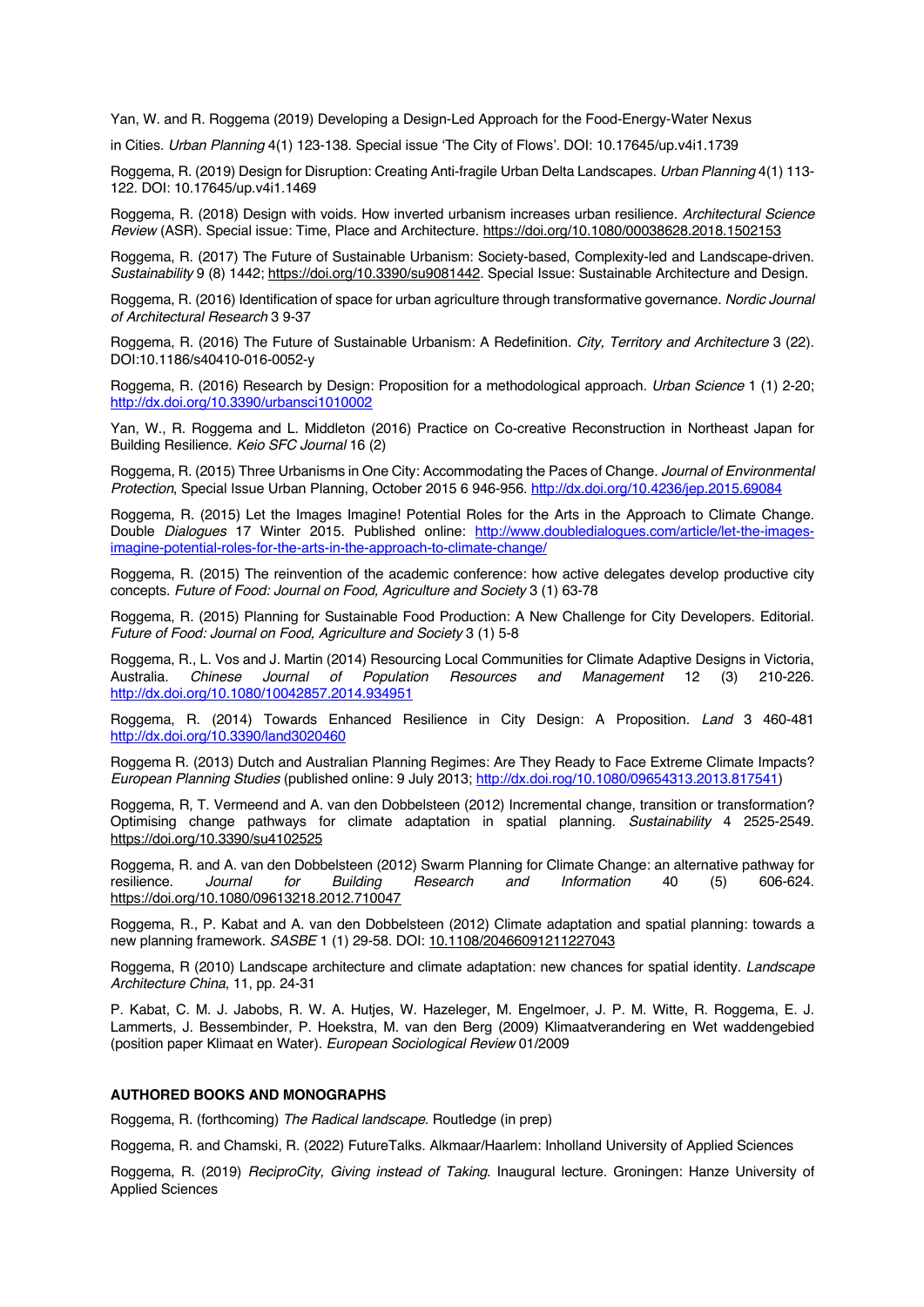Roggema, R. (2013) *The Design Charrette: Ways to Envision Sustainable Futures*. Dordrecht, Heidelberg, London: Springer, 335 pp.

Roggema, R. (2013) *Swarm Planning: The development of a Methodology to Deal with Climate Adaptation.* Springer Theses, Recognizing Outstanding PhD-Research. Dordrecht, Heidelberg, London: Springer, 286 pp.

Roggema, R. (2012) *Swarming Landscapes: The Art of Designing for Climate Adaptation.* Dordrecht, Heidelberg, London: Springer, 266 pp.

Roggema, R. (2012) *Swarm Planning: The development of a Methodology to Deal with Climate Adaptation.* Delft, Wageningen: Delft University of Technology and Wageningen University and Research Centre. PhD-thesis

Roggema, R. (2009) *Adaptation to Climate Change: A Spatial Challenge*. Dordrecht, Heidelberg, London: Springer, 360 pp.

Roggema, R. (2009) *DESIGN, Final Report Hotspot Climate Proof Groningen*; Groningen/Wageningen/Amsterdam: Province of Groningen and Climate Changes Spatial Planning, 159 pp.

Roggema, R. (2009) *INCREASE II (International Conference on Renewable Energy Approaches for the Spatial Environment);* Proceedings Increase II. Groningen: Province of Groningen and Beijing: UIBE, 208 pp.

Roggema, R. (2009) *ONTWERP, Eindrapport Hotspot Klimaatbestendig Groningen*; Groningen: Provincie Groningen en Klimaat voor Ruimte, 159 pp.

Roggema, R. (2008) *Tegenhouden of meebewegen, Adaptatie aan klimaatverandering en de ruimte*, Amsterdam: Weka-uitgeverij, 236 pp.

Roggema, R. (2006) *Tour de la Stratégie*, Groningen: Province of Groningen, 150 pp.

# **BOOK CHAPTERS**

Roggema, R., Tillie, N., Keeffe, G. (2022) Landscape first: thriving nature-based urbanism in Western Sydney. In: Droege, P. (Ed.) Urban and Regional Agriculture. Building Resilient Food Systems.

Roggema, R. and Yan, W. (2021) The Moveable Nexus, Transforming Thinking on Cities. In: Roggema, R. (Ed.) *Contemporary Urban Design Thinking, Vol. 4. TransFEWmation. Towards design-led food-energy-water systems for future urbanisation.* Book Series, Springer. pp. 3-8.

Roggema, R., Yan, W. and Keeffe, G. (2021) A moveable Nexus: framework for food-energy-water design and planning. In: Roggema, R. (Ed.) *Contemporary Urban Design Thinking, Vol. 4. TransFEWmation. Towards design*led food-energy-water systems for future urbanisation. Book Series, Springer. pp. 9-38.

Roggema, R. (2021) M-NEX methodology: a design-led approach to the FEW-Nexus. In: Roggema, R. (Ed.) *Contemporary Urban Design Thinking, Vol. 4. TransFEWmation. Towards design-led food-energy-water systems for future urbanisation.* Book Series, Springer. 39-56.

Roggema, R. and Monti, S. (2021) Nature driven planning for the FEW-Nexus in Western Sydney. In: Roggema, R. (Ed.) *Contemporary Urban Design Thinking, Vol. 4. TransFEWmation. Towards design-led food-energy-water systems for future urbanisation.* Book Series, Springer. pp. 59-94.

Tillie, N. and Roggema, R. (2021) Synergetic planning and designing with urban FEW-flows: lessons from Rotterdam. In: Roggema, R. (Ed.) *Contemporary Urban Design Thinking, Vol. 4. TransFEWmation. Towards design-led food-energy-water systems for future urbanisation.* Book Series, Springer. pp. 125-144.

Roggema, R. (2021) *Le Fouture de Groningen*; towards transformational food-positive landscapes. In: Roggema, R. (Ed.) *Contemporary Urban Design Thinking, Vol. 4. TransFEWmation. Towards design-led food-energy-water systems for future urbanisation.* Book Series, Springer. pp. 145-170.

Roggema, R., Yan, W. and Keeffe, G. (2021) TransFEWmotion: designing urban metabolism as an M-NEX. In: Roggema, R. (Ed.) *Contemporary Urban Design Thinking, Vol. 4. TransFEWmation. Towards design-led foodenergy-water systems for future urbanisation.* Book Series, Springer. pp. 327-332.

Roggema, R. (2020) Embracing the Water: Design-led Ways to Deal with Change. In: Kurup, B.M., Boopendranath, M.R., Harikrishnan, M., Shibu, A.V., Ancy, V.P., Mini Sekharan, N., Sabu, S., Sileesh, M., Radhika, R., Harisankar, H.S., Sreedevi, O.K., Sreelakshmi, S., Reshma, S., Anju, P. and Sariga (Eds.) Book of Abstracts ClimFishCon2020: International Conference on Impact of Climate Change on Hydrological Cycle, Ecosystem, Fisheries and Food Security. Cochin, India, 12-14 February 2020. p.4

Roggema, R. (2020) A fish called Synergy. In: Kurup, B.M., Boopendranath, M.R., Harikrishnan, M., Shibu, A.V., Ancy, V.P., Mini Sekharan, N., Sabu, S., Sileesh, M., Radhika, R., Harisankar, H.S., Sreedevi, O.K., Sreelakshmi, S., Reshma, S., Anju, P. and Sariga (Eds.) Book of Abstracts ClimFishCon2020: International Conference on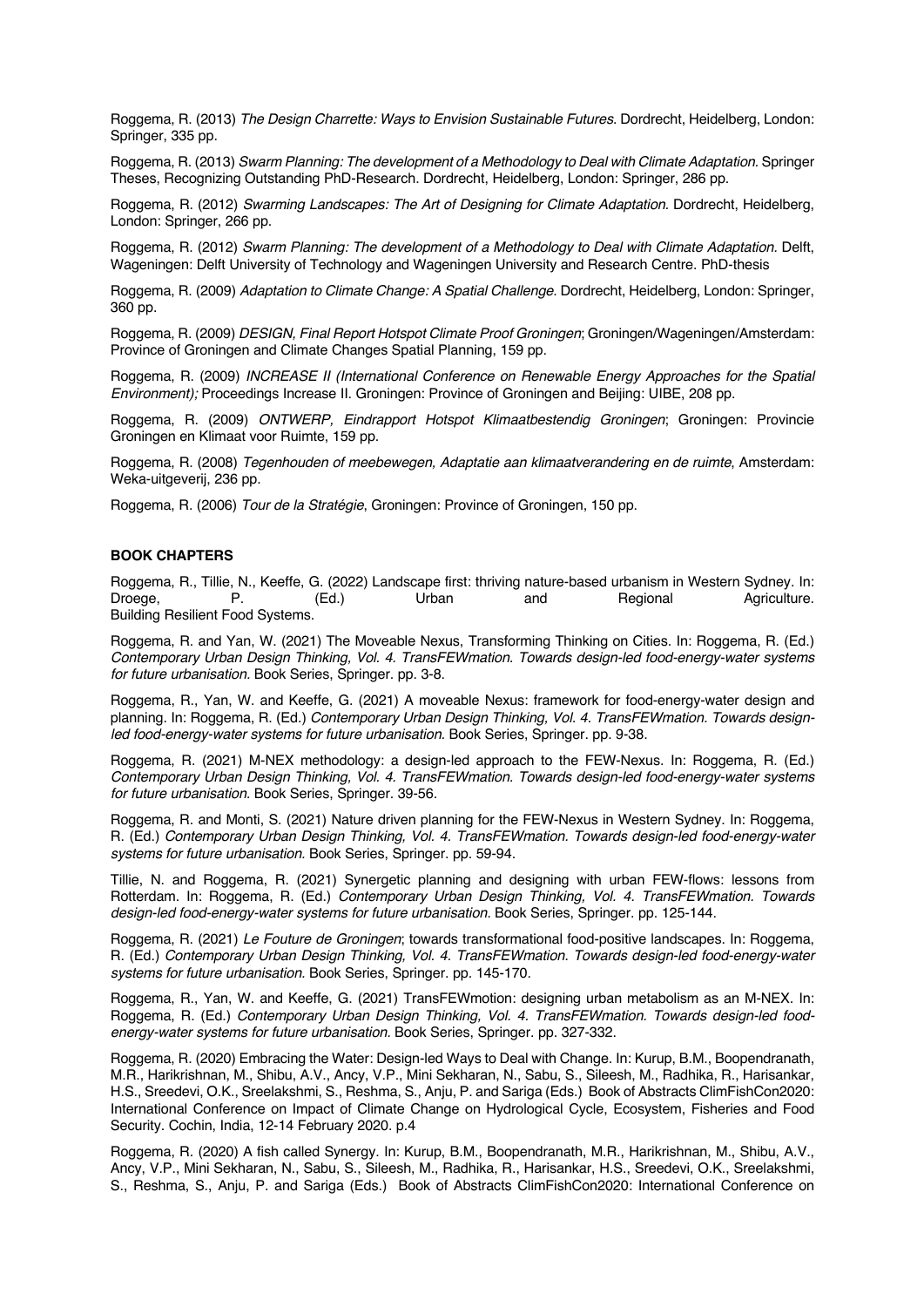Impact of Climate Change on Hydrological Cycle, Ecosystem, Fisheries and Food Security. Cochin, India, 12-14 February 2020. p.27

Roggema, R. (2020) Designing the Sustainable City. In: Roggema, R. (Ed.) *Contemporary Urban Design Thinking, Vol. 3. Designing Sustainable Cities.* Book Series, Springer. pp. 1-16

Keeffe, G. and Roggema, R. (2020) Born, not made. In: Roggema, R. (Ed.) *Contemporary Urban Design Thinking, Vol. 3. Designing Sustainable Cities.* Book Series, Springer. pp. 29-52

Roggema, R. (2020) *Sustainability, ReciproCity, Radicality*. In: Roggema, R. (Ed.) *Contemporary Urban Design Thinking, Vol. 3. Designing Sustainable Cities.* Book Series, Springer. pp. 199-204

Roggema, R. (2020) The Beltscape: New Horizons for the City in its Natural Region. In: Bishop, P., Martinez Perez, A., Roggema, R. and Williams, L. (Eds.) *Repurposing the green belt in the 21st century*. London: UCL Press. pp. 119-155

Roggema, R. and Boogaard, F. (2020) When entering the third decade of the 21st century, what spatial transformations do we need? In: Roggema, R. (Ed.) (2020) *Spatial Transformations 2020, Applied Research for the Reciprocity.* Groningen, Hanze University of Applied Sciences, Research Center for the Built Environment NoorderRuimte. pp.4-13

Roggema, R., Altinkaya Genel, Ö. And Psarra, I. (2020) Toukomst of Groningen: linking public with policy. In: Roggema, R. (Ed.) (2020) *Spatial Transformations 2020, Applied Research for the Reciprocity.* Groningen, Hanze University of Applied Sciences, Research Center for the Built Environment NoorderRuimte. pp.14-57

Roggema, R. (2020) FOODscape Groningen: local application of circularity in the food chain. In: Roggema, R. (Ed.) (2020) *Spatial Transformations 2020, Applied Research for the Reciprocity.* Groningen, Hanze University of Applied Sciences, Research Center for the Built Environment NoorderRuimte. pp.58-77

Bode, K. and Roggema, R. (2020) Loading Loskade.In: Roggema, R. (Ed.) (2020) *Spatial Transformations 2020, Applied Research for the Reciprocity.* Groningen, Hanze University of Applied Sciences, Research Center for the Built Environment NoorderRuimte. pp. 78-97

Roggema, R. (2020) Towards integration of smart and sustainable cities. In: Roggema, R. and Roggema, A. (Eds.) *Smart and Sustainable Cities and Buildings*. Springer, pp. 5-23

Roggema, R. (2020) Nature-Driven Urbanism. In: Roggema, R. (Ed.) *Contemporary Urban Design Thinking, Vol. 2, Nature Driven Urbanism*. Book series. Springer, pp. 1-8

Roggema, R. (2020) Landscape first! Nature-driven design for Sydney's third city. In: Roggema, R. (Ed.) *Contemporary Urban Design Thinking, Vol. 2, Nature Driven Urbanism*. Book series. Springer, PP. 81-110

Roggema, R. (2020) Urbanism on water and ecology: The early example of Westerpark, Breda. In: Roggema, R. (Ed.) *Contemporary Urban Design Thinking, Vol. 2, Nature Driven Urbanism*. Book series. Springer, pp. 155-174

Roggema, R. (2020) The future of Nature-Driven Urbanism. In: Roggema, R. (Ed.) *Contemporary Urban Design Thinking, Vol. 2, Nature Driven Urbanism*. Book series. Springer, pp. 331-334

Roggema, R. (2019) The joy of counterintuitive-ity. In: Mossop, E. (Ed.) Design for Coastal Resilience. Boca Raton: CRC Press, pp. 73-92

Roggema, R. (2019) The Convenient City. In: Biloria, N. (Ed.) *Data-driven Multivalence in the Built Environment*. Cham: Springer, pp. 37-55

Roggema, R. (2018) Australian Urbanism: Way Forward. In: Roggema, R. (Ed.) (2018) *Contemporary Urban Design Thinking, Vol. 1, The Australian Approach*. Book series. Springer, pp. 213-222.

Simpson, R. and R. Roggema (2018) How to Design Sydney's Third City? In: Roggema, R. (Ed.) (2018) *Contemporary Urban Design Thinking, Vol. 1, The Australian Approach*. Book series. Springer, pp. 39-70.

Roggema, R. (2018) Australian Urbanism; State of the Art. In: Roggema, R. (Ed.) (2018) *Contemporary Urban Design Thinking, Vol. 1, The Australian Approach.* Book series. Springer, pp. 1-10.

Van den Dobbelsteen, A., R. Roggema, N. Tillie, S. Broersma, M. Fremouw, C.L. Martin (2018) Urban Energy Masterplanning — Approaches, Strategies, and Methods for the Energy Transition in Cities. In: Droege, P. (Ed.) *Urban Energy Transition. Renewable Strategies for Cities and Regions*. Amsterdam: Elsevier Publishing SPi. pp. 635-661

Roggema, R. (2017) Reflections on Permeable, Anti-Fragile and Participative Urbanism. In: Bullivant, L. and A. Grichting (Eds.) *Sustainable Urbanism, New Directions.* Doha: Qatar University. pp. 139-142

Grichting, A., R. Roggema and M. Casagrande (2017) Dohasis: the Biourban Restoration of Doha. In: Bullivant, L. and A. Grichting (Eds.) *Sustainable Urbanism, New Directions*. Doha: Qatar University. pp. 117-122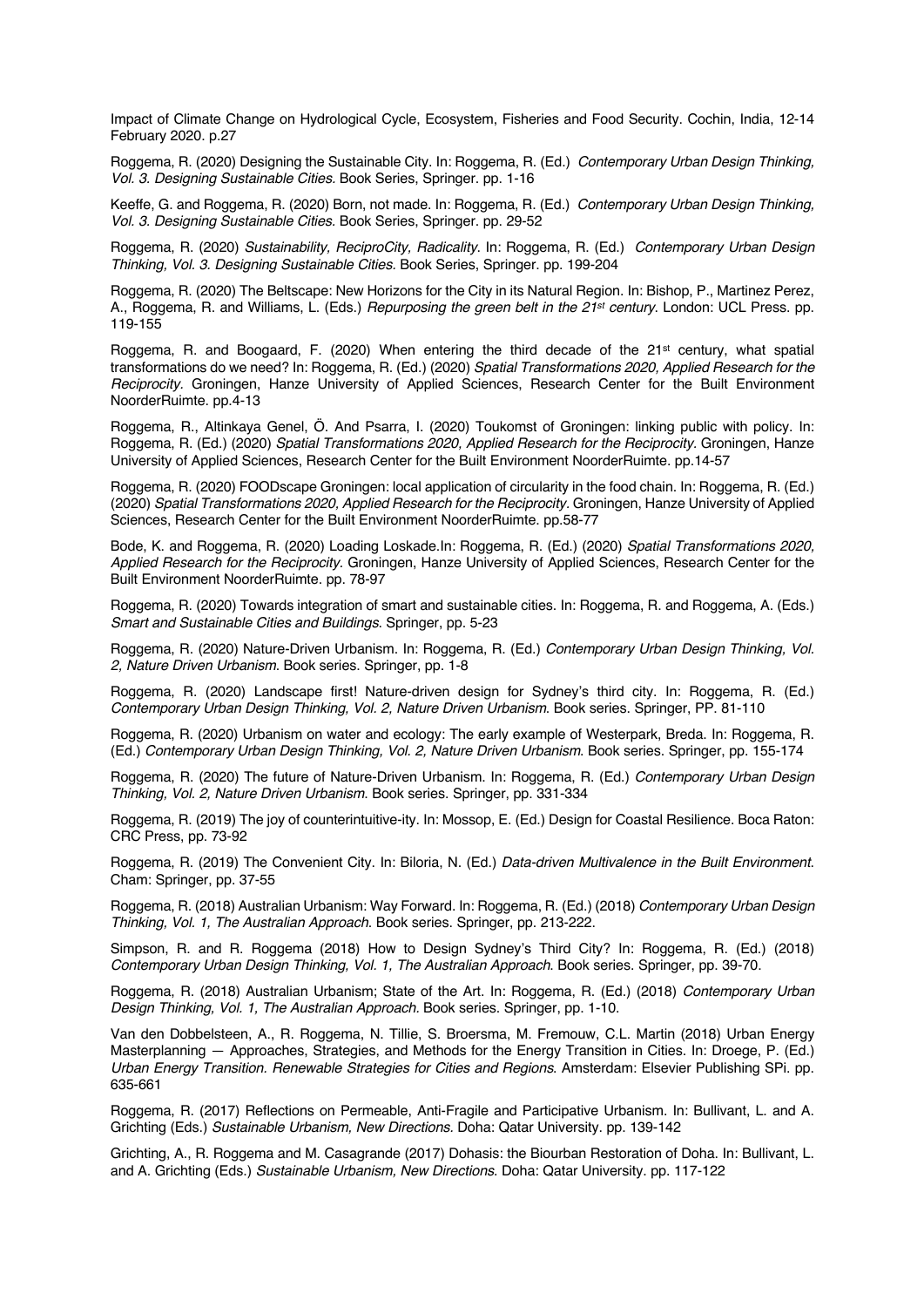Roggema, R. (2017) Swarm Planning: a systems approach to sustainable urbanism. In: Bullivant, L. and A. Grichting (Eds.) *Sustainable Urbanism, New Directions.* Doha: Qatar University. pp. 32-33

Roggema, R. (2017) Food in Spatial Planning and Design. In: Roggema, R. (Ed.) (2017) *The Foodroofs of Rio de Janeiro- The Pavao-Pavaozinho and Cantagalo Case Study*. Dordrecht, Heidelberg, London: Springer. pp.3-28

Roggema, R. (2017) Space for Food in the City. In: Roggema, R. (Ed.) (2017) *The Foodroofs of Rio de Janeiro-The Pavao-Pavaozinho and Cantagalo Case Study*. Dordrecht, Heidelberg, London: Springer. pp.29-44

Roggema, R. and J. Spangenberg (2017) Networks and Chains in the Provision of Food. In: Roggema, R. (Ed.) (2017) *The Foodroofs of Rio de Janeiro- The Pavao-Pavaozinho and Cantagalo Case Study*. Dordrecht, Heidelberg, London: Springer. pp.45-64

Roggema, R. and R. Jurberg (2017) Involvement of Residents. In: Roggema, R. (Ed.) (2017) *The Foodroofs of Rio de Janeiro- The Pavao-Pavaozinho and Cantagalo Case Study*. Dordrecht, Heidelberg, London: Springer. pp.79- 90

Roggema, R. (2017) Development of an Overall Design Strategy. In: Roggema, R. (Ed.) (2017) *The Foodroofs of Rio de Janeiro- The Pavao-Pavaozinho and Cantagalo Case Study.* Dordrecht, Heidelberg, London: Springer. pp.91-104

Roggema, R. (2017) Development of the FoodRoof. In: Roggema, R. (Ed.) (2017) *The Foodroofs of Rio de Janeiro-The Pavao-Pavaozinho and Cantagalo Case Study*. Dordrecht, Heidelberg, London: Springer. pp.105-130

Roggema, R. (2017) The Design of the FoodRoof. In: Roggema, R. (Ed.) (2017) *The Foodroofs of Rio de Janeiro-The Pavao-Pavaozinho and Cantagalo Case Study*. Dordrecht, Heidelberg, London: Springer. pp.131-150

Roggema, R. and M. Maurão (2017) Building a FoodRoof in One Week. In: Roggema, R. (Ed.) (2017) *The Foodroofs of Rio de Janeiro- The Pavao-Pavaozinho and Cantagalo Case Study*. Dordrecht, Heidelberg, London: Springer. pp.151-190

Roggema, R. and R. Jurberg (2017) Interview with Marcelo Assunçao, Owner of the First FoodRoof. In: Roggema, R. (Ed.) (2017) *The Foodroofs of Rio de Janeiro- The Pavao-Pavaozinho and Cantagalo Case Study.* Dordrecht, Heidelberg, London: Springer. pp.191-198

Roggema, R. and R. Jurberg (2017) Conclusions and Outlook. In: Roggema, R. (Ed.) (2017) *The Foodroofs of Rio de Janeiro- The Pavao-Pavaozinho and Cantagalo Case Study.* Dordrecht, Heidelberg, London: Springer. pp.199- 201

Roggema, R. and W. Yan (2017) Introduction. In: Roggema, R. and Wanglin Yan (Eds.) *Tsunami and Fukushima Disaster: Design for Reconstruction.* Dordrecht, Heidelberg, London: Springer. pp. 1-6

Yan, W. and R. Roggema (2017) Post-3.11 Reconstruction, an Uneasy Mission. In: Roggema, R. and Wanglin Yan (Eds.) *Tsunami and Fukushima Disaster: Design for Reconstruction*. Dordrecht, Heidelberg, London: Springer. pp. 7-18

Roggema, R. and W. Yan (2017) The Design Process. In: Roggema, R. and Wanglin Yan (Eds.) *Tsunami and Fukushima Disaster: Design for Reconstruction.* Dordrecht, Heidelberg, London: Springer. pp 47-62

Roggema, R., L. Middleton and W. Yan (2017) Planning and Design in Minamisoma: Reborn, Rethink, Return. In: Roggema, R. and Wanglin Yan (Eds.) *Tsunami and Fukushima Disaster: Design for Reconstruction.* Dordrecht, Heidelberg, London: Springer. pp. 63-94

Yan, W., R. Roggema and L. Middleton (2017) Planning and Design in Kesennuma: Remember, Reconnect, Reform. In: Roggema, R. and Wanglin Yan (Eds.) *Tsunami and Fukushima Disaster: Design for Reconstruction.* Dordrecht, Heidelberg, London: Springer. pp. 95-112

Roggema, R., L. Middleton and W. Yan (2017) Visualisation of Minamisoma. In: Roggema, R. and Wanglin Yan (Eds.) *Tsunami and Fukushima Disaster: Design for Reconstruction.* Dordrecht, Heidelberg, London: Springer. pp.113-148

Roggema, R., L. Middleton and W. Yan (2017) Visualisation of Kesennuma. In: Roggema, R. and Wanglin Yan (Eds.) *Tsunami and Fukushima Disaster: Design for Reconstruction*. Dordrecht, Heidelberg, London: Springer. pp.149-186

Yan, W. and R. Roggema (2017) Conclusion, Recommendations and Outlook. In: Roggema, R. and Wanglin Yan (Eds.) *Tsunami and Fukushima Disaster: Design for Reconstruction*. Dordrecht, Heidelberg, London: Springer. pp.187-196

Roggema, R. and N. Popov (2017) Swarm Planning: Developing a Tool for Innovative Resilience Planning. In: Yan, W. and W. Galloway (Eds.) *Rethinking Resilience. Innovation and Adaptation in a Time of Change.* Springer. Pp 223-250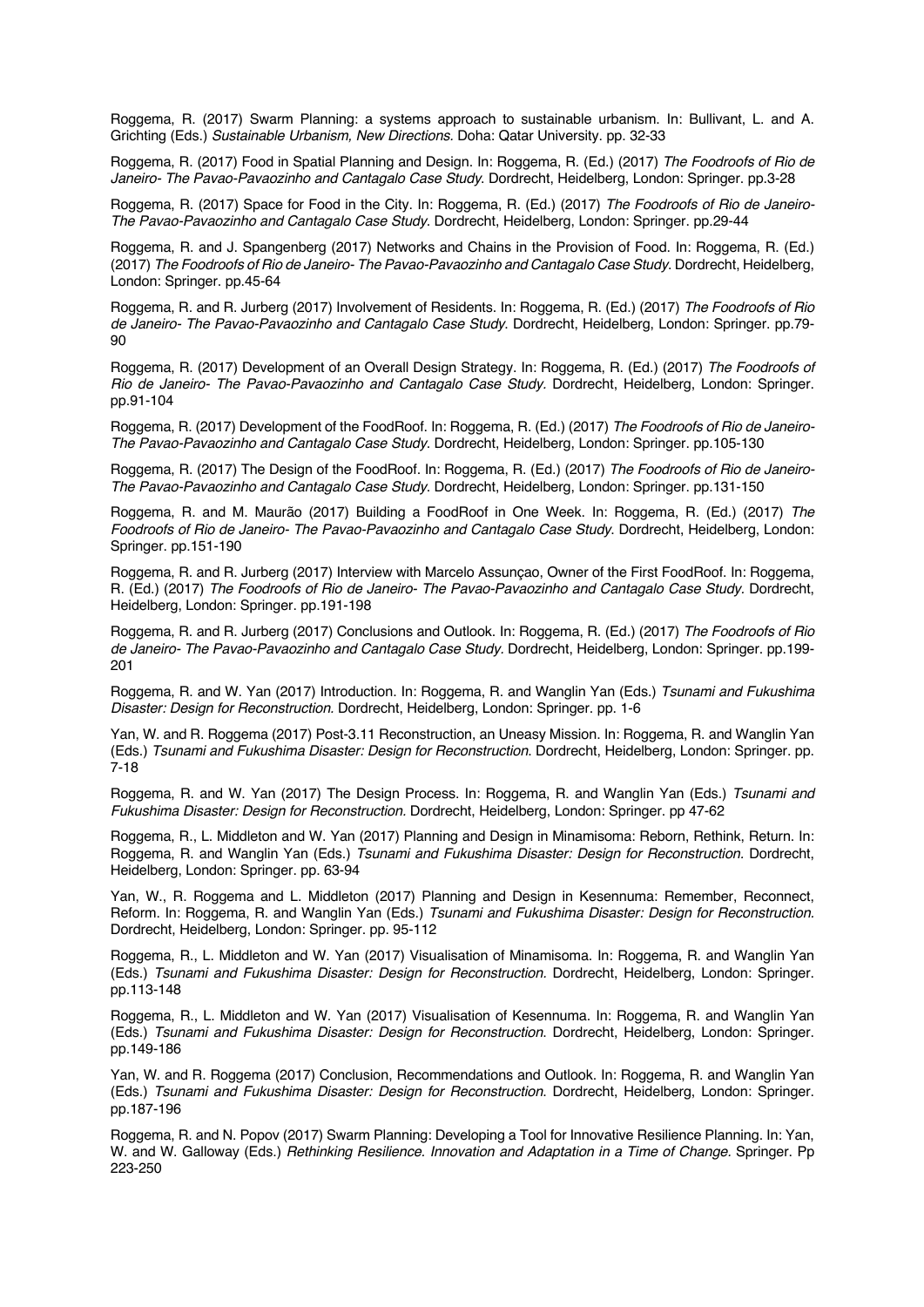Roggema, R., L. Vos and J. Martin (2017) Community Based Environmental Design: Empowering Local Expertise in Design Charrettes. In: Yan, W. and W. Galloway (Eds.) *Rethinking Resilience. Innovation and Adaptation in a Time of Change.* Springer. Pp. 321-340

Roggema, R. (2016) Towards Enhanced Resilience in City Design: A Proposition. In: Etingoff, K. (Ed.) *Ecological resilience. Response to Climate Change and Natural Disasters.* Oakville/Waretown: Apple Academic Press. Pp. 167-195

Roggema, R. and G. Keeffe (2014) Why We Need Small Cows. In: Roggema, R. and G. Keeffe (Eds.) (2014) *Why We Need Small Cows. Ways to Design for Urban Agriculture*. Velp: VHL Press

Roggema, R. and H. Broess (2014) Darwin@Home. In: Roggema, R. and G. Keeffe (Eds.) (2014) *Why We Need Small Cows. Ways to Design for Urban Agriculture.* Velp: VHL Press

Roggema, R. (2014) Finding Spaces for Productive Cities. In: Roggema, R. and G. Keeffe (Eds.) (2014) *Why We Need Small Cows. Ways to Design for Urban Agriculture*. Velp: VHL Press

Roggema, R., A. Pugliese, M. Drissen and B. Broekhuis (2014) The FoodRoof: How Cantagalo and Pavão-Pavãozinho Favelas Grow Their Own Food. In: Roggema, R. and G. Keeffe (Eds.) (2014) *Why We Need Small Cows. Ways to Design for Urban Agriculture*. Velp: VHL Press

Schouw, J. and R. Roggema (2014) To Subsidise or not to Subsidise? In: Roggema, R. and G. Keeffe (Eds.) (2014) *Why We Need Small Cows. Ways to Design for Urban Agriculture*. Velp: VHL Press

Roggema, R. (2014) Five Challenges for Urban Agriculture. In: Roggema, R. and G. Keeffe (Eds.) (2014) *Why We Need Small Cows. Ways to Design for Urban Agriculture*. Velp: VHL Press

Roggema, R., J. Martin and L. Vos (2014) Governance of Climate Adaptation in Australia: Design Charrettes as Creative Tool for Participatory Action Research. In: Van Buuren, A., J. Eshuis and M. van Vliet (2014) *Action Research for Climate Change Adaptation: Developing and Applying Knowledge for Governance*. London: Routledge pp. 92-108

Roggema, R. (2014) Diamond Jubilee Lecture. In: Sundaresan, J., S.K. Mattancherry, A. Deri, R. Roggema and R. Singh (Eds.) (2014) *Geospatial Technologies and Climate Change*. Cham: Springer pp. 3-19

Roggema, R. (2014) Swarm Planning for Climate Change: How Transformations can be Achieved, workshop lecture. In: Sundaresan, J., S.K. Mattancherry, A. Deri, R. Roggema and R. Singh (Eds.) (2014) *Geospatial Technologies and Climate Change*. Cham: Springer pp. 123-136

Roggema, R. and A. Alshboul (2014) Advanced use of the urban metabolism model in rapidly changing cities. In: Brebbia, C.A., E.R. Magaril and M.Y. Khodorovsky, (2014) *Energy Production and Management in the 21st Century (2 Volume Set) The Quest for Sustainable Energy.* WIT Transactions on Ecology and the Environment. Southampton: WIT Press. Proceedings Energy Quest Conference, Ekatarinenburg, 23-25 April 2014. pp. 735-748

Roggema, R. (2013) The plan and the policy: who is changing who? In: Pearson, L., P. Roberts and P. Newton (Eds.) *Resilient Sustainable Cities: A Future*. pp. 225-233. London: Routledge

Roggema, R. (2013) That Stubborn Mr. Vedder. In: Roggema, R. (Ed.) (2013) *The Design Charrette: Ways to Envision Sustainable Futures*. pp 1-11. Dordrecht, Heidelberg, London: Springer

Roggema, R. (2013) The Design Charrette. In: Roggema, R. (Ed.) (2013) *The Design Charrette: Ways to Envision Sustainable Futures.* pp. 15-34. Dordrecht, Heidelberg, London: Springer

Roggema, R. (2013) Shifting Paradigms. In: Roggema, R. (Ed.) (2013) *The Design Charrette: Ways to Envision Sustainable Futures.* pp. 61-95. Dordrecht, Heidelberg, London: Springer

Roggema, R. and W. Mallon (2013) INternational Conference on Renewable Energy Approaches for the Spatial Environment (INCREASE). In: Roggema, R. (Ed.) (2013) *The Design Charrette: Ways to Envision Sustainable Futures.* pp. 99-115. Dordrecht, Heidelberg, London: Springer

Roggema, R., J. Martin, M. Remnant, G. Alday and P. Mansfield (2013) Design Charrettes in Two Days: Sea Lake and Bendigo. In: Roggema, R. (Ed.) (2013) *The Design Charrette: Ways to Envision Sustainable Futures.* pp. 117- 149. Dordrecht, Heidelberg, London: Springer

Roggema, R. (2013) Groningen: the Spread-out Charrette. In: Roggema, R. (Ed.) (2013) *The Design Charrette: Ways to Envision Sustainable Futures*. pp. 167-212. Dordrecht, Heidelberg, London: Springer

Roggema, R. and A. van den Dobbelsteen (2013) Grounds for Change: Sustainable Energy Futures. In: Roggema, R. (Ed.) (2013) *The Design Charrette: Ways to Envision Sustainable Futures*. pp. 213-243. Dordrecht, Heidelberg, London: Springer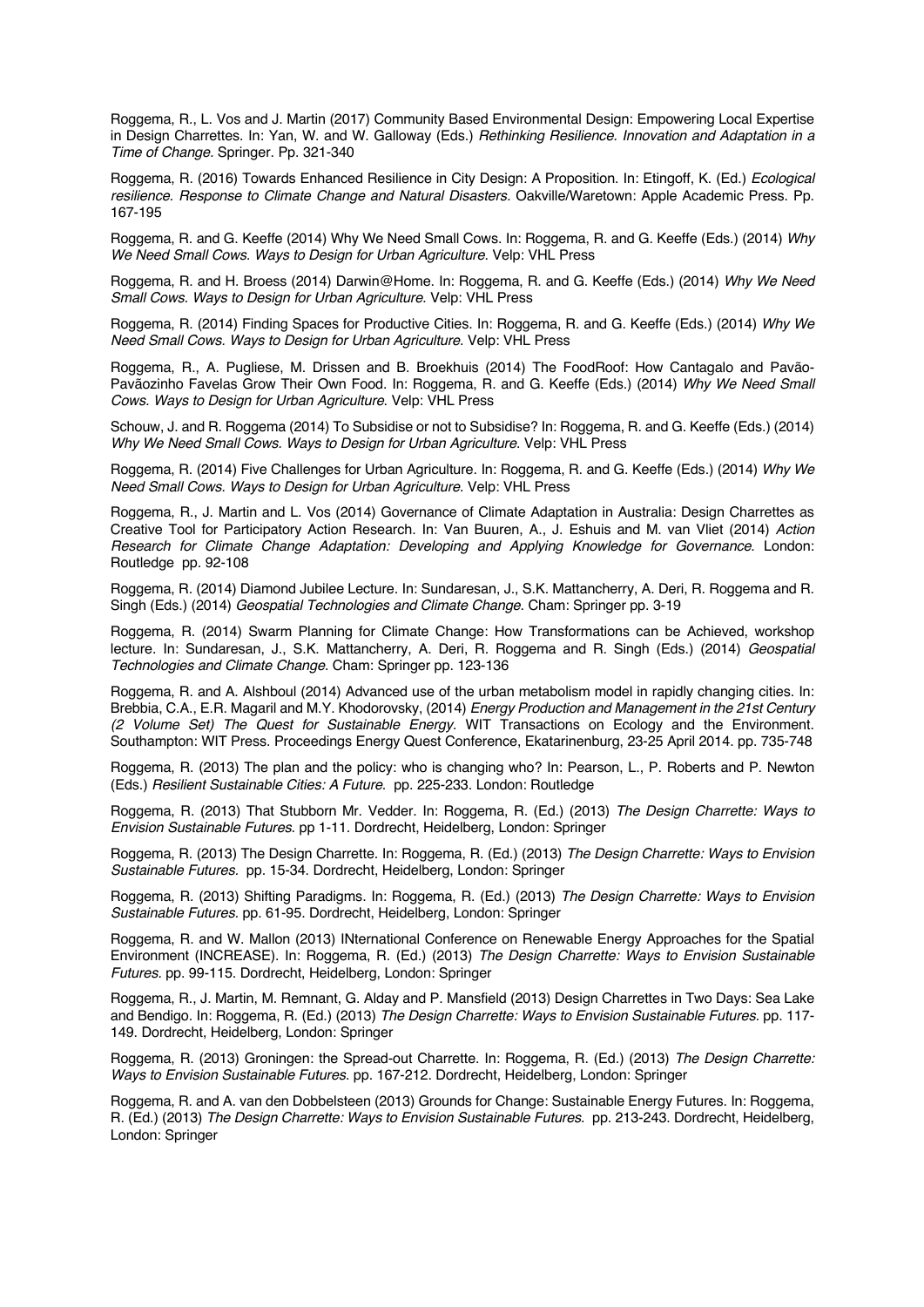Roggema, R. and B. Yu (2013) Design Charrettes for Sustainable Building in China. In: Roggema, R. (Ed.) (2013) *The Design Charrette: Ways to Envision Sustainable Futures*. pp. 245-277. Dordrecht, Heidelberg, London: Springer

Roggema, R. (2013) The Design Charrette of Mr. Xu. In: Roggema, R. (Ed.) (2013) *The Design Charrette: Ways to Envision Sustainable Futures*. pp. 295-326. Dordrecht, Heidelberg, London: Springer

Mehrotra, S., J-A Carmin, A. Fenech, H. Fünfgeld, Y. Labane, J. Li, R. Roggema, F. Thomalla and C. Rosenzweig (2013) Adapting to Climate Change in Global Cities. In: Palutikof, J., M. Parry, A. Ash, M Stafford Smith, M. Washka and and S. Boulter (Eds.) *Climate Adaptation Futures*. pp. 311-321. Chichester: Wiley-Blackwell

Roggema, R. (2012) The Difficulties to Design for Climate Adaptation. In: Roggema, R. (Ed.) (2012) *Swarming Landscapes: The Art of Designing for Climate Adaptation*, pp. 1-24. Dordrecht, Heidelberg, London: Springer

Roggema, R. (2012) Turbulence and Uncertainty. In: Roggema, R. (Ed.) (2012) *Swarming Landscapes: The Art of Designing for Climate Adaptation,* pp. 25-42. Dordrecht, Heidelberg, London: Springer

Timmermans, W., F. Ónega López and R. Roggema (2012) Complexity Theory, Spatial Planning and Adaptation to Climate Change. In: Roggema, R. (Ed.) (2012) *Swarming Landscapes: The Art of Designing for Climate Adaptation*, pp. 43-65. Dordrecht, Heidelberg, London: Springer

Roggema, R., T. Vermeend and W. Timmermans (2012) Transition and Transformation. In: Roggema, R. (Ed.) (2012) *Swarming Landscapes: The Art of Designing for Climate Adaptation,* pp. 67-90. Dordrecht, Heidelberg, London: Springer

Roggema, R. and S. Stremke (2012) Networks as the Driving Force for Climate Design. In: Roggema, R. (Ed.) (2012) *Swarming Landscapes: The Art of Designing for Climate Adaptation*, pp. 91-116. Dordrecht, Heidelberg, London: Springer

Roggema, R. (2012) Swarm Planning Theory. In: Roggema, R. (Ed.) (2012) *Swarming Landscapes: The Art of Designing for Climate Adaptation,* pp. 117-139. Dordrecht, Heidelberg, London: Springer

Roggema, R. (2012) Swarm Planning methodology. In: Roggema, R. (Ed.) (2012) *Swarming Landscapes: The Art of Designing for Climate Adaptation*, pp. 141-166. Dordrecht, Heidelberg, London: Springer

Roggema, R. (2012) Swarming Landscapes. In: Roggema, R. (Ed.) (2012) *Swarming Landscapes: The Art of Designing for Climate Adaptation*, pp. 167-193. Dordrecht, Heidelberg, London: Springer

Van den Dobbelsteen, A., G. Keeffe, N. Tillie and R. Roggema (2012) Cities as Organisms. In: Roggema, R. (Ed.) (2012) *Swarming Landscapes: The Art of Designing for Climate Adaptation*, pp. 195-206. Dordrecht, Heidelberg, London: Springer

Roggema, R. (2012) The Best City? In: Roggema, R. (Ed.) (2012) *Swarming Landscapes: The Art of Designing for Climate Adaptation*, pp. 207-257. Dordrecht, Heidelberg, London: Springer

Roggema, R. (2012) Developing a Planning Theory for Wicked Problems: Swarm Planning. In: Stremke, S. and A. van den Dobbelsteen (Eds.) *Sustainable Energy Landscapes: Designing, Planning and Development.* London: Taylor and Francis. Pp. 161-185

Roggema, R., V. Sergeev, W. Mallon and V. Artrushkin (2012) The impacts of increasing energy prices on real estate and the distribution of living areas in Groningen province. In: Acosta, M.J. (Ed.) (2012) *Advances in Energy Research*, Volume 8, pp. 213-241. New York: NOVA Science Publishers, Inc.

Roggema, R.E., van den Dobbelsteen, A., Stremke, S., & Mallon, W. C. (2011). Spatial-energy framework aiming at breakthroughs brings goals beyond policy objectives within reach. In: *Climate Change Adaptation; Ecology, Mitigation and Management* (pp. 127-150). Nova Science Publishers.

Roggema, R. (2011) Landschapsarchitectuur, klimaatadaptatie en duurzame energie: nieuwe kansen voor ruimtelijke identiteit! In: Noorman, K-J. and G. de Roo (Eds.) *Energielandschappen, de 3de generatie* pp. 156-171. Assen/Groningen: Provincie Drenthe en Rijksuniversiteit Groningen

Roggema, R. (2009) Adaptation to climate change, does spatial planning help? Swarm planning does! In: Brebbia, Jovanovic and Tiezzi (Eds.) (2009) *Management of Natural Resources, Sustainable Development and Ecological Hazards*, pp. 161-172, Southampton: WIT press

Roggema, R. (2009) Create Space for Climate! In: Roggema, R. (Ed.) (2009) *Adaptation to Climate Change: A Spatial Challenge*, pp. 1-58. Dordrecht, Heidelberg, London: Springer

Roggema, R. (2009) Design Adaptation to Climate Change. In: Roggema, R. (Ed.) (2009) *Adaptation to Climate Change: A Spatial Challenge*, pp. 59-111. Dordrecht, Heidelberg, London: Springer

Roggema, R. (2009) The Coast. In: Roggema, R. (Ed.) (2009) *Adaptation to Climate Change: A Spatial Challenge*, pp. 113-182. Dordrecht, Heidelberg, London: Springer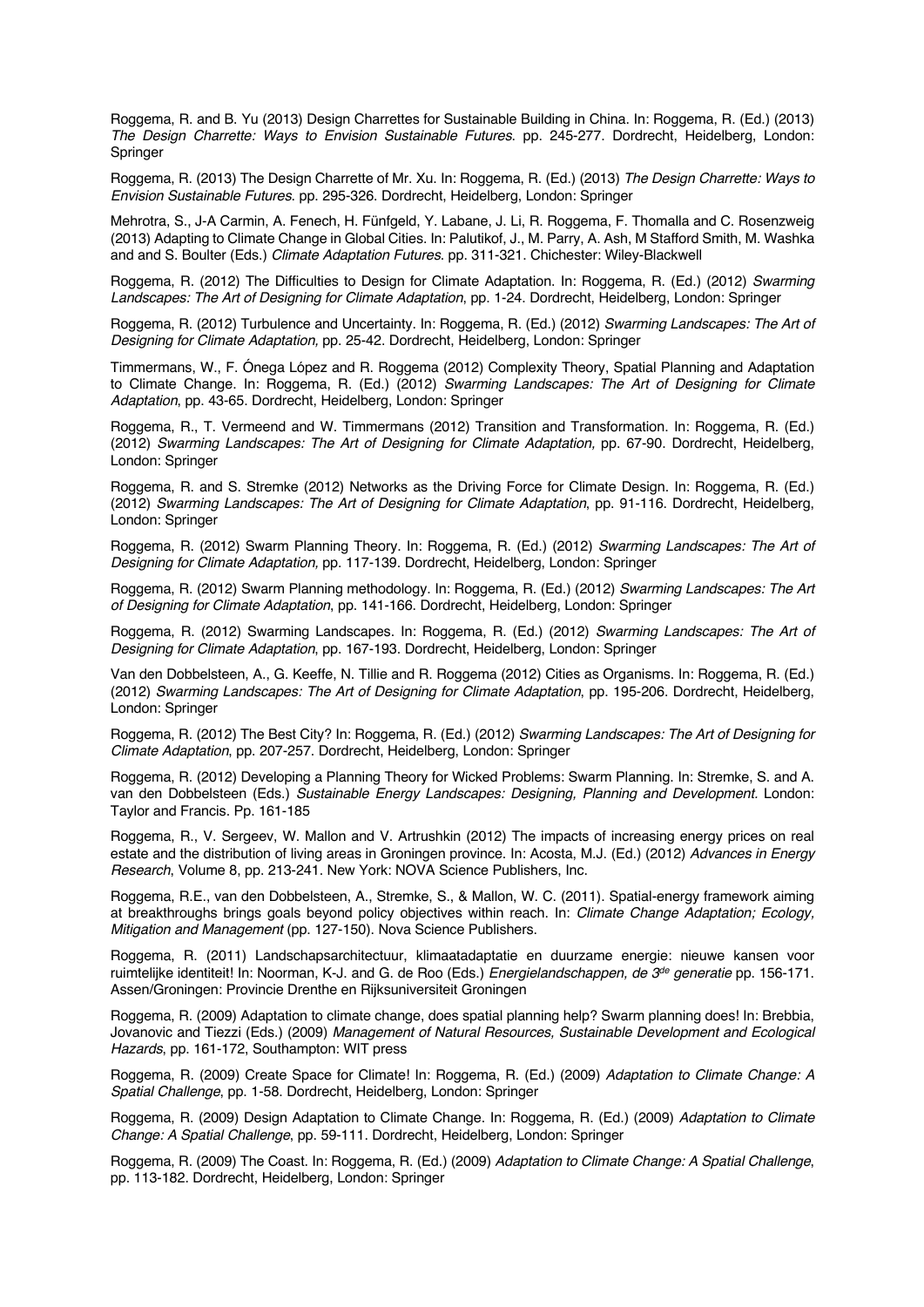Roggema, R. (2009) Water Management. In: Roggema, R. (Ed.) (2009) *Adaptation to Climate Change: A Spatial Challenge*, pp. 183-210. Dordrecht, Heidelberg, London: Springer

Roggema, R. (2009) Ecology. In: Roggema, R. (Ed.) (2009) *Adaptation to Climate Change: A Spatial Challenge*, pp. 211-251. Dordrecht, Heidelberg, London: Springer

Van den Dobbelsteen, A., V. Sergeev, S. Sarukhanyan, W. Mallon and R. Roggema (2009) Energy Potentials. In: Roggema, R. (Ed.) (2009) *Adaptation to Climate Change: A Spatial Challenge*, pp. 253-288. Dordrecht, Heidelberg, London: Springer

Roggema, R. (2009) The Urban Environment. In: Roggema, R. (Ed.) (2009) *Adaptation to Climate Change: A Spatial Challenge*, pp. 289-218. Dordrecht, Heidelberg, London: Springer

Roggema, R. (2009) Landscape 2.0. In: Roggema, R. (Ed.) (2009) *Adaptation to Climate Change: A Spatial Challenge,* pp. 319-355. Dordrecht, Heidelberg, London: Springer

Roggema, R. (2009) Regional planning for a changing climate in the province of Groningen; In: Dobbelsteen, A van den, Dorst, M van and Timmeren, A van, Eds. (2009) *Smart building in a changing climate*, pp. 47-62; Techne Press; Amsterdam

Roggema, R. (2008) Swarm Planning: A New Design Paradigm Dealing With Long Term Problems Associated With Turbulence. In: Ramirez, R., J.W. Selsky and K. van der Heijden (Eds.) (2008) Business Planning for Turbulent Times, new methods for applying scenarios, pp. 103-129. Abingdon: Earthscan

Roggema, R. (2008) Een veranderend klimaat. In: Roggema, R. (Ed.) (2008) *Tegenhouden of meebewegen, Adaptatie aan klimaatverandering en de ruimte.* Amsterdam: Weka-uitgeverij, pp.1-18

Roggema, R. (2008) In Europa. In: Roggema, R. (Ed.) (2008) *Tegenhouden of meebewegen, Adaptatie aan klimaatverandering en de ruimte.* Amsterdam: Weka-uitgeverij, pp.19-28

Roggema, R. (2008) Maak ruimte voor klimaat! In: Roggema, R. (Ed.) (2008) *Tegenhouden of meebewegen, Adaptatie aan klimaatverandering en de ruimte*. Amsterdam: Weka-uitgeverij, pp.29-40

Roggema, R. (2008) Ontwerpen aan klimaatbestendig Nederland. In: Roggema, R. (Ed.) (2008) *Tegenhouden of meebewegen, Adaptatie aan klimaatverandering en de ruimte*. Amsterdam: Weka-uitgeverij, pp.41-48

Roggema, R. (2008) De kust. In: Roggema, R. (Ed.) (2008) *Tegenhouden of meebewegen, Adaptatie aan klimaatverandering en de ruimte*. Amsterdam: Weka-uitgeverij, pp.49-68

Roggema, R. (2008) Omgaan met water. In: Roggema, R. (Ed.) (2008) Tegenhouden of meebewegen, Adaptatie aan klimaatverandering en de ruimte. Amsterdam: Weka-uitgeverij, pp.69-86

Roggema, R. en A.M. Idenburgh (2008) Het klimaat in een atlas. In: Roggema, R. (Ed.) (2008) *Tegenhouden of meebewegen, Adaptatie aan klimaatverandering en de ruimte*. Amsterdam: Weka-uitgeverij, pp.87-110

Roggema, R. (2008) Een klimaatbestendig omgevingsplan Groningen. In: Roggema, R. (Ed.) (2008) *Tegenhouden of meebewegen, Adaptatie aan klimaatverandering en de ruimte.* Amsterdam: Weka-uitgeverij, pp.123-140

Roggema. R. (2008) Best Practices. In: Roggema, R. (Ed.) (2008) *Tegenhouden of meebewegen, Adaptatie aan klimaatverandering en de ruimte.* Amsterdam: Weka-uitgeverij, pp.165-192

Roggema, R. (2008) Klimaatkennis in ontwikkeling. In: Roggema, R. (Ed.) (2008) *Tegenhouden of meebewegen, Adaptatie aan klimaatverandering en de ruimte.* Amsterdam: Weka-uitgeverij, pp.193-210

Roggema, R. (2008) Landschap 2.0. In: Roggema, R. (Ed.) (2008) *Tegenhouden of meebewegen, Adaptatie aan klimaatverandering en de ruimte.* Amsterdam: Weka-uitgeverij, pp.211-222

Roggema, R. and A. van den Dobbelsteen (2007) About how was becomes: emergence of a sustainable spatialenergy system. In: Brebbia, C.A., M.E. Conti and E. Tiezzi (Eds.) (2007) *Management of Natural Resources, Sustainable Development and Ecological Hazards.* Southampton: WIT Press

Van den Dobbelsteen, A., R. Roggema, K. Stegenga and S. Slabbers (2007) Using the full potential: regional planning based on local potentials and exergy, In: Brebbia, C.A., M.E. Conti and E. Tiezzi (Eds.) (2007) *Management of Natural Resources, Sustainable Development and Ecological Hazards, The Ravage of the Planet II.* Southampton: WIT Press

Roggema, R, and A. van den Dobbelsteen (2006) How Was Becomes. In: Brebbia, C. A., Conti, M.E., Tiezzi, E. eds. (2006) *The Management of Natural Resources, Sustainable Development and Ecological Hazards, the Ravage of the Planet*. WIT Press, Southampton

Roggema, R. (2006) De nieuwe Noord-Nederlandse Waddenlinie, In: Doepel, D. (Ed.) *Suburban Ark*. Episode uitgevers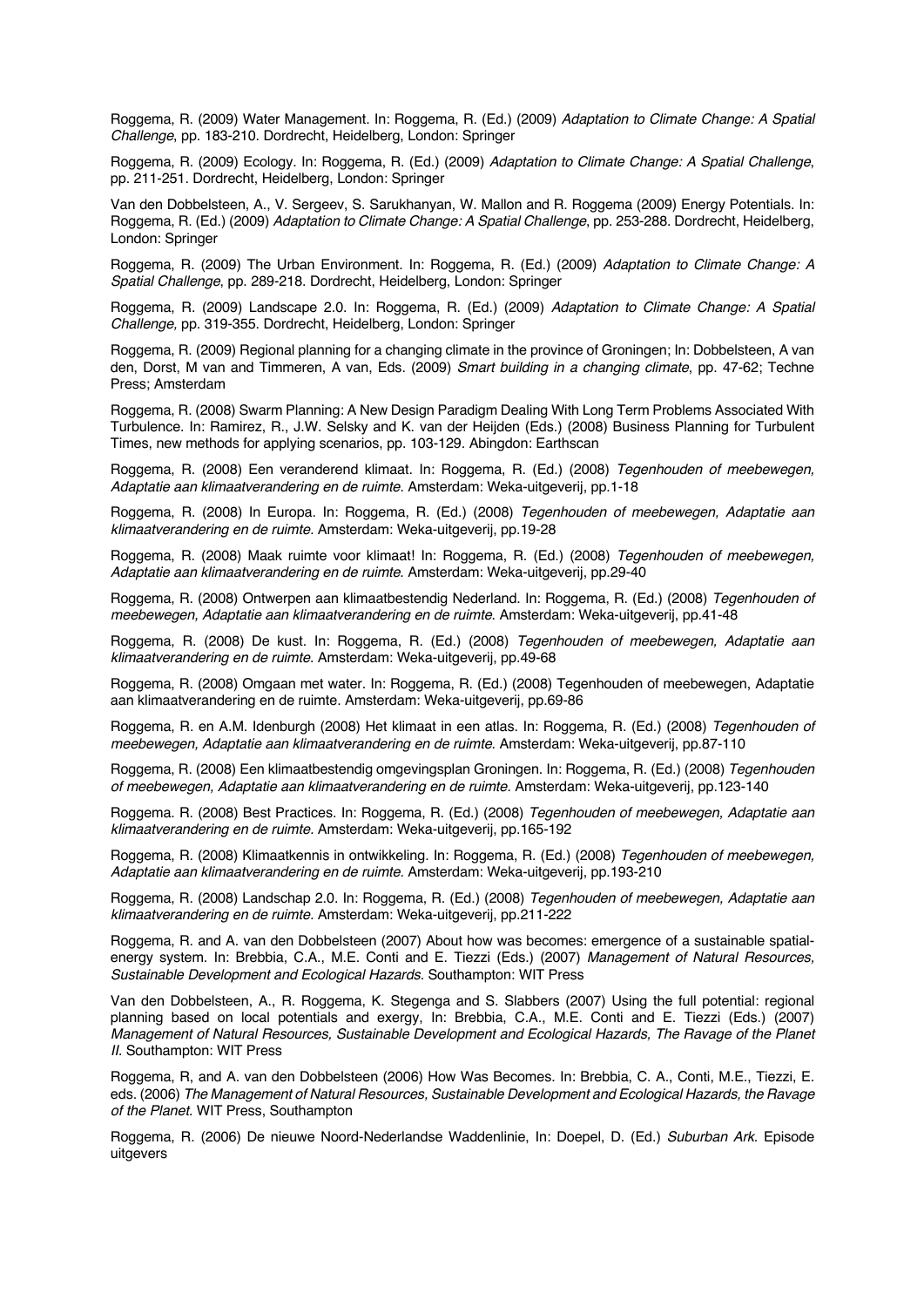Roggema, R. and A. van den Dobbelsteen (2005) Energy-design for Energy Valley challenges. In: Dam, F. van en K-J. Noorman (Eds.) *Grounds for Change: Bridging Energy Planning and Spatial Design Strategies*, Charette Report, Groningen: Grounds for Change/IGU

Schoot Uiterkamp, T., F. van Dam, K-J. Noorman and R. Roggema (2005) The Northern Netherlands: Scanning the Future, In: Van Dam, F. en K-J. Noorman (Eds.) *Grounds for Change: Bridging Energy Planning and Spatial Design Strategies*. Charette Report. Groningen: Grounds for Change/IGU

Timmermans, W., R. Roggema en M. van Ginkel (1995) Kroniek van een duurzaam process. In: Van Ginkel, M., A. van den Elshout en W. Timmermans (Eds.) (1995) *Jaarboek Durzame Stadsontwikkeling Bred*a. Breda: gemeente Breda, pp. 19-24

Roggema, R. (1994) Duurzame Stadsontwikkeling, Het water stijgt ons naar de lippen. In: Roggema, R., M. van Ginkel, M. Okhuysen, N. Offenberg (Eds.) (1994) *Jaarboek Duurzame Stadsontwikkeling Breda*. Breda: gemeente Breda, pp.8-11

Brekelmans, H. en R. Roggema (1994) Westerpark, Integratie ruimtelijke en milieukwaliteit. In: Roggema, R., M. van Ginkel, M. Okhuysen, N. Offenberg (Eds.) (1994) *Jaarboek Duurzame Stadsontwikkeling Breda.* Breda: gemeente Breda, pp.16-23

# **CONFERENCE PAPERS (REFEREED)**

Roggema, R. (2020) From nature-based to nature-driven. Landscape first for the design of Moeder Zernike. Greening Cities, Shaping Cities. Politecnico Milano, Milan, 12-13 October 2020

Roggema, R. (2020) Embracing the Water: Design-led Ways to Deal with Change. In: Kurup, B.M., Boopendranath, M.R., Harikrishnan, M., Shibu, A.V., Ancy, V.P., Mini Sekharan, N., Sabu, S., Sileesh, M., Radhika, R., Harisankar, H.S., Sreedevi, O.K., Sreelakshmi, S., Reshma, S., Anju, P. and Sariga (Eds.) Book of Abstracts ClimFishCon2020: International Conference on Impact of Climate Change on Hydrological Cycle, Ecosystem, Fisheries and Food Security. Cochin, India, 12-14 February 2020. p.4

Roggema, R. (2020) A fish called Synergy. In: Kurup, B.M., Boopendranath, M.R., Harikrishnan, M., Shibu, A.V., Ancy, V.P., Mini Sekharan, N., Sabu, S., Sileesh, M., Radhika, R., Harisankar, H.S., Sreedevi, O.K., Sreelakshmi, S., Reshma, S., Anju, P. and Sariga (Eds.) Book of Abstracts ClimFishCon2020: International Conference on Impact of Climate Change on Hydrological Cycle, Ecosystem, Fisheries and Food Security. Cochin, India, 12-14 February 2020. p.27

Moradi, F. and Roggema, R. (2018) Density and quality of life in Mashhad, Iran. *Proceedings 5th Smart and Sustainable Built Environments (SASBE) conference. We don't own the land, the land owns us*. Sydney, 4-7 December 2018

Roggema, R. (2018) Designing redundancy in urban landscapes: how, in times of emergencies, temporary uses transform normality*. Proceedings 8th ICBR International Conference on Building Resilience. Risk and Resilience in Practice: Vulnerabilities, Displaced People, Local Communities and Heritages.* Lisbon, 14-16 November 2018

Roggema, R. (2017) Design for Disruption: Creating the Anti-Fragile City. *Proceedings 10th International Urban Design Conference, Disruption, Divergence and Designed Intervention – Making Change Happen.* Gold Coast, 13- 15 November 2017

Roggema, R. (2017) Swarming cities: resiliency for climate impacts by design. *Proceedings Ecocities 2017*. Melbourne, 12-14 July 2017

Roggema, R. and L. Thomas (2017) Critical mapping for transformational cities. *Proceedings PLEA*. Edingburgh, 3-5 July 2017

Yan, W., R. Roggema and L. Middleton (2016) デザインワークショップによる共創型復興まちづくりの実践. *Proceedings GISA 2016*. The 25th Annual Conference of GIS Association of Japan. Tokyo, 15-16 October 2016

Yan, W, Roggema, R. and Kanamori, T. (2015) Design Charretteによる住民参加型復興まちづくりの実践ー気仙沼 市松岩地区を例として. *Proceedings GISA 2015*, The 24th Annual Conference of GIS Association of Japan. Tokyo, 10-11 November 2015

Roggema, R. and J. Spangenberg (2015) New Urban Networks for Linking the Urban Food Production-Preparation-Consumption Chain. *Proceedings 51st ISOCARP conference*. Wageningen, 19-23 October 2015

Roggema, R. (2015) Dutch Vernacular Design for Food: Towards a Healthy, Fish-Water-Based Country. *Proceedings ECLAS-conference Landscapes in Flux*. Tartu, 20-23 September 2015

Yan, W., Roggema, R. and Oba, A. (2015) シャレットワークショップによる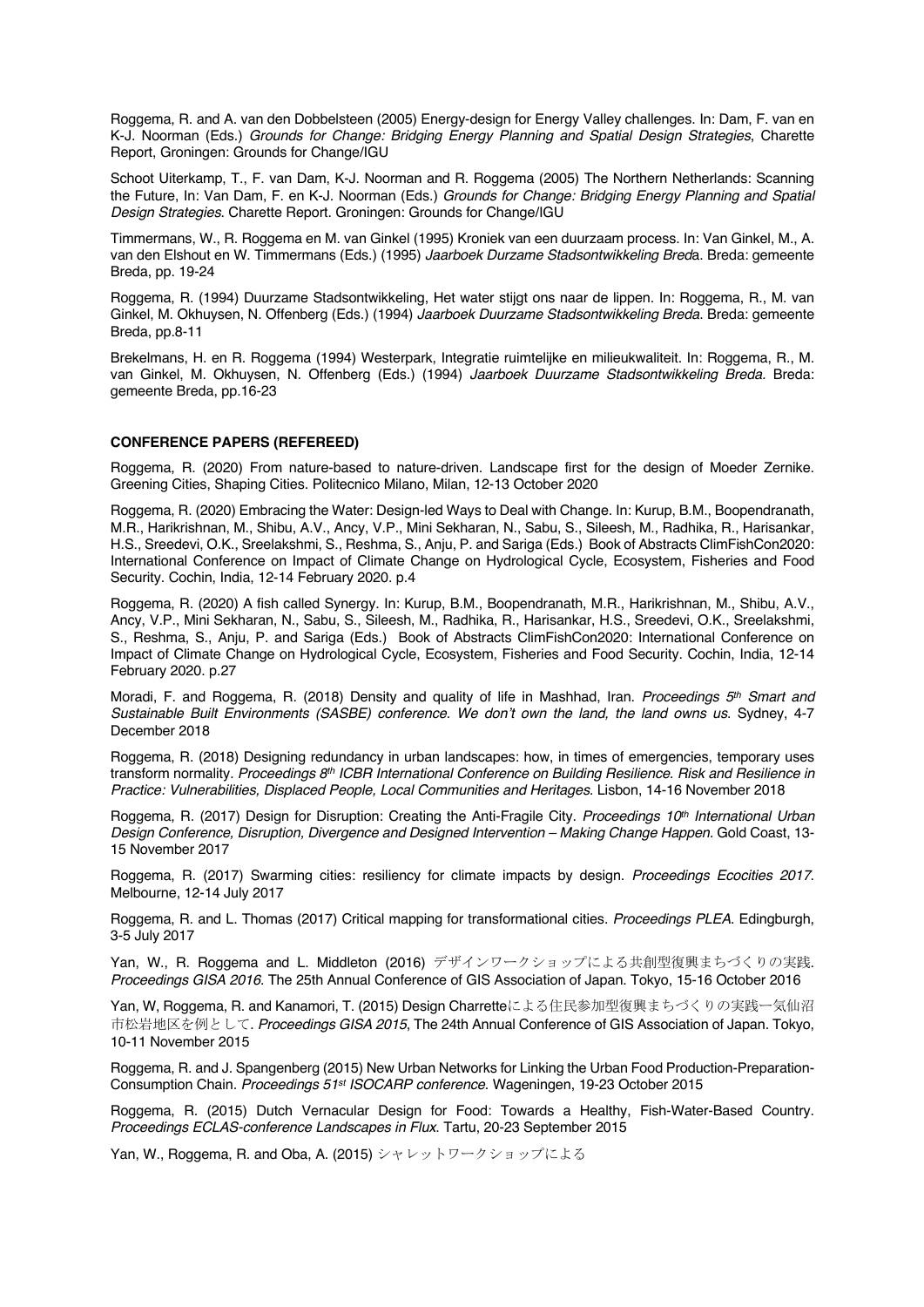復興ランドスケープのデザイン——南相馬市太田地区を事例として—— Charrette Workshop for Landscape Design in Reconstruction —— Case Study of Ota Area in Minamisoma City. Kesennuma, 18 September 2015

Roggema, R. and Popov, N. (2015). Swarm Planning: Development of Generative Spatial Planning Tool for Resilient Cities. Bob Martens, Gabriel Wurzer, Thomas Grasl, Wolfgang E. Lorenz, Richard Schaffranek (Ed.), *Proceedings of eCAADe 2015, Towards Smarter Cities,* eCAADe (Education and research in Computer Aided Architectural Design in Europe) 33 (pp.519-527). 1.

Roggema, R. (2015) Enhancing direct access to food for favela residents: how the FoodRoof supports them to grow their own healthy food. *Proceedings of the second international conference on Agriculture in an Urbanizing Society.* Rome, 14-17 September 2015

Roggema, R. (2015) Towards fundamental new urban planning for productive cities: the quest for space. *Proceedings of the second international conference on Agriculture in an Urbanizing Society*. Rome, 14-17 September 2015

Roggema, R. and M. Braine-Supkova (2015) About Content and Process: A Proposition City-Region Planning. *Proceedings of the second international conference on Agriculture in an Urbanizing Society.* Rome, 14-17 September 2015

Bhandari, R. and Roggema, R. (2015) Designing Organic Urban Agriculture for Sustainable Food Systems in Kathmandu Valley, Nepal. *Proceedings of the second international conference on Agriculture in an Urbanizing Society.* Rome, 14-17 September 2015

Rahman, A., R. Roggema and M. Tani (2015) Finding spaces for Urban Agriculture to combat food challenges in Dhaka City. *Proceedings of the second international conference on Agriculture in an Urbanizing Society.* Rome, 14- 17 September 2015

Roggema, R. (2015) Smart by Nature: The Use of Swarm Planning in Creating Productive and Adaptive Urban Landscapes. *Proceedings 8th Conference of the International Forum on Urbanism 'True smart and green city?'* Incheon, 22-24 June 2015. doi: 10.3390/ifou-D011

Roggema, R. (2014) Framing Urban Agriculture: the Quest for New Design Concepts. *Proceedings ECLASconference, Landscape: A Place of Cultivation.* Porto, 21-23 September 2014

Roggema, R. (2014) Raising the Bar: Design is Top-sport. *Proceedings ECLAS-conference, Landscape: A Place of Cultivation. Porto*, 21-23 September 2014

Roggema, R. (2014) It's time for the McAg: the need to find spaces for productive cities in a Spatial Sandwich. *Proceedings IFLA World Congress 2014*, Buenos Aires, 5-7 June 2014

Roggema, R. (2014) Bypassing the Emergency Landscape: How Swarm Design Prevents Disasters by Anticipation. *Proceedings IFLA World Congress 2014*, Buenos Aires, 5-7 June 2014

Roggema, R. (2014) Bridging Scenarios and Design: Anticipative Planning, or Designing Counterintuitive. *Oxford Futures Forum 2014*, Oxford, 30-31 May 2014

Roggema, R. (2014) Thank God, the City is Complex. *Proceedings Urban Regions Under Change: Towards Social-Ecological Resilience*. Hamburg, 27 May 2014

Roggema, R. (2013) Are we Listening? '*Impacts World 2013' conference*. Potsdam, 29-31 May 2013

Roggema, R. (2013) Let the images imagine. Enhancing the climate community connection. *Proceedings 'Climate Change: Science and Art and Policy Symposium*'. Geelong, 1 March 2013

Roggema, R. (2012) City in Advance: Climate as Trigger for Adaptive Planning. *Proceedings 'International Conference for Urban Planning and Environment'*. Sydney, 24-27 July 2012

Roggema, R. (2012) Development of a Planning Theory for Wicked Problems, *Proceedings 'SASBE-conference'*. Sao Paulo, 28-30 June 2012

Roggema, R., J. Martin and R. Horne (2011) Sharing the Climate Adaptive Dream: The Benefits of the Charrette Approach. In: P. Dalziel (Ed.) *Proceedings 'ANZRSAI conference'.* Canberra, 6-9 December 2011

Roggema, R. and A. van den Dobbelsteen (2011) Swarm Planning: A Unified Approach Dealing with the Two Sides of Climate Change. *Proceedings 'World Sustainable Building Conference'* (SB11), Helsinki, 18-21 October 2011

Roggema, R. (2011) Swarming landscapes, new pathways for resilient cities. *Proceedings '4th International Urban Design Conference. Resilience in Urban Design'*. Surfers Paradise, 21-23 September 2011

Roggema, R., A. van den Dobbelsteen, C. Biggs and W. Timmermans (2011) Planning for Climate Change or: How Wicked Problems Shape the New Paradigm of Swarm Planning. *Proceedings 'World Planning Schools Conference'*, Perth, 4-8 July 2011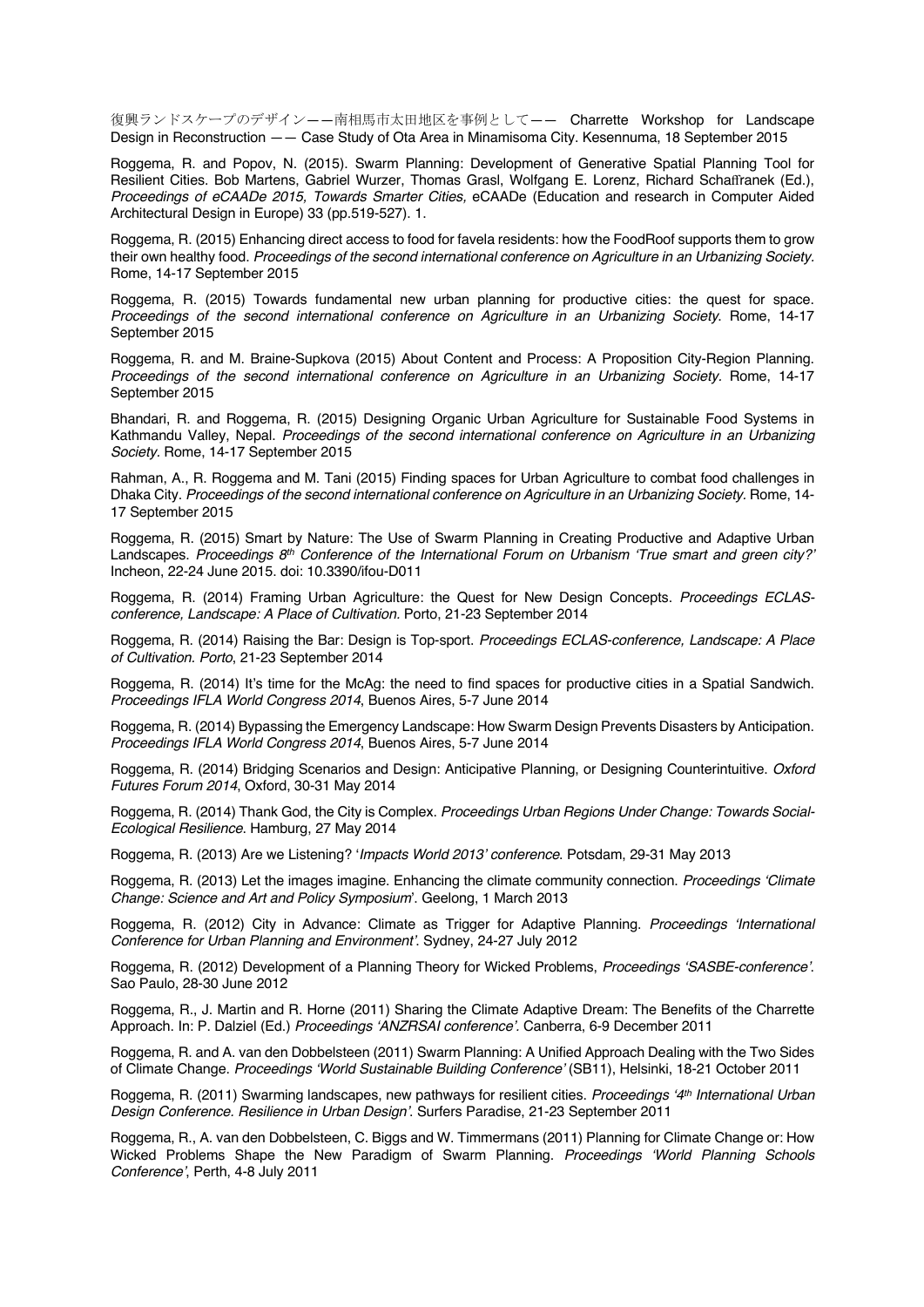Roggema, R., T. Vermeend, P. Kabat and A. van den Dobbelsteen (2011) To B or not to B, Transformation of Spatial Systems. *Proceedings 'Resilience 2011'*, Tempe, 11-16 March 2011

Roggema, R., P. Kabat, A. van den Dobbelsteen and R. Keenan (2011) The Swarm and the Plan, Spatial Resilience for Climate Change. *Proceedings 'Resilience 2011'*, Tempe, 11-16 March 2011

Van den Dobbelsteen, A., G. Keeffe, N. Tillie and R. Roggema (2010) Cities as organisms: using biomimetic principles to become energetically self-supporting and climate proof. *Proceedings 'ICSU'*, Hong Kong, 15-17 December 2010

Roggema, R., A. van den Dobbelsteen, S. Stremke and W. Mallon (2010) Groningen Fast Forward: towards a fossilfree region in 2050. *Proceedings 'IRE 2010'*, Hanoi

Roggema, R, L. Middleton and A. van den Dobbelsteen (2009) Quadruple the potential. *Proceedings 'PLEA 09'*, Quebec, 21-24 June 2009

Roggema, R. and A. van den Dobbelsteen (2009) Climate adaptation and regional planning in Groningen province, *Proceedings 'SASBE 09'*, Delft, 15-19 June 2009

Roggema, R. and A. van den Dobbelsteen (2008) Swarm planning: development of a new planning paradigm, which improves the capacity of regional spatial systems to adapt to climate change. *Proceedings 'World Sustainable Building Conference'* (SB08), Melbourne, 21-25 September 2008 (award for best theoretical paper)

Van den Dobbelsteen, A., L. Gommans and R. Roggema (2008) Smart vernacular planning: sustainable regional design based on local potentials and optimal deployment of the energy chain. *Proceedings 'World Sustainable Building Conference'* (SB08), Melbourne, 21-25 September 2008

Roggema, R. (2008) The use of spatial planning to increase the resilience for future turbulence in the spatial system of the Groningen region to deal with climate change. *Proceedings 'UKSS-conference'*, Oxford, 1-3 September 2008

Van den Dobbelsteen, A., S. Jansen, A. van Timmeren and R. Roggema (2007) Energy Potential Mapping – A systematic approach to sustainable regional planning based on climate change, local potentials and exergy. *Proceedings CIB World Congress*, Cape Town, 14-18 May 2007

Van den Dobbelsteen, A.A.J.F., R. Roggema and K. Stegenga (2006) Grounds for change : the sustainable redevelopment of a region under threat of climate change and energy depletion. *Proceedings SASBE 2006: 2nd CIB international conference on smart and sustainable built environments.* s.n. (ed.). 15-17 November 2006: Shanghai: CIB / SRIBS, p. 435-442 8 p.

Roggema, R. (2005) Hansje Brinker, take your finger away. *Proceedings Oxford Futures Forum (OFF2005)*, Oxford

# **OTHER MAJOR WORKS**

Roggema, R., Verheijden, B., Hollanders, M., Tillotson, R. and Fakhr Edin Alsharani, L. (2021) Moeder Zernike, Embracing a Natural Future. Groningen, Hanze University of Applied Sciences.

Melief, M. en Noordhoff, I. (2020) Routekaart #vrijetoukomst. Special Noorderbreedte, September 2020

Roggema, R., Genel Altinkaya, O. and Psarra, I. (2020) *De Toukomst is al lang begonnen*. Hanze University of Applied Sciences Groningen. Groningen: National Program Groningen

Roggema, R. (2020) Time for a new dance. Post-pandemic urbanism. Linkedin article, https://www.linkedin.com/pulse/time-new-dance-rob-

roggema/?trackingId=qq54Fc%2BKSXu%2F4bR67njnUg%3D%3D posted 11 May 2020

Roggema, R. (2020) Forum for Design Food-Energy-Water-Futures. M-Nex workshop report, International workshop Groningen 1-6 March 2020

Roggema, R. and S. Monti (2020) M-NEX design charrette in Sydney: creative participation in regional Food-Energy-Water design for Western Sydney development area. M-NEX workshop report, International workshop Sydney, 3-8 November 2019

Biggs, C., C. Ryan, J. Bird, M. Trudgeon and R. Roggema (2014) *Visions of Resilience: A Workshop Manual*. Melbourne: Victorian Eco-Innovation Lab, The University of Melbourne

Biggs, C., C. Ryan, J. Bird, M. Trudgeon and R. Roggema (2014) *Visions of Resilience. Design-led Transformation for Climate Extremes.* Melbourne: Victorian Department of Justice

Newton, P., D. Marchant, J. Mitchell, J. Plume, S. Seo and R. Roggema (2013) *Performance assessment of urban precinct design: a scoping study*. Sydney: CRC for Low Carbon Living

Hofstede, J., F. Thorenz, T. Piontkowitz, A. Oost, A. Dickow, B. Woltmann, R. Roggema, F. Kondrup, T. Holst Christensen, H. Farke, J. Frikke, J. Vlas and F. de Jong (2010) *CPSL Third Report. The role of spatial planning and*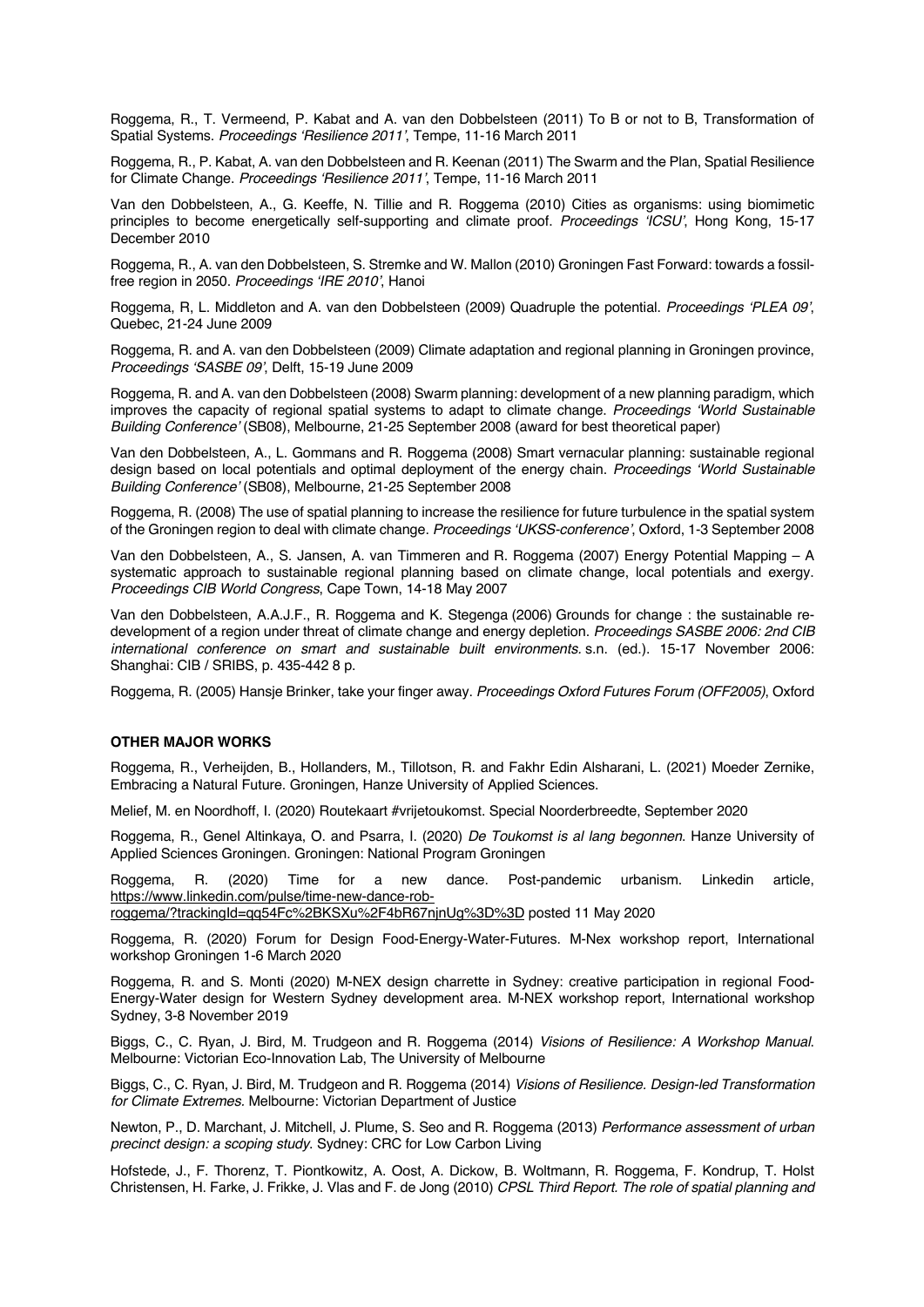*sediment in coastal risk management*, Wadden Sea Ecosystem No. 28, Common Wadden Sea Secretariat, Trilateral Working Group on Coastal Protection and Sea Level Rise (CPSL), Wilhelmshaven, Germany

Kabat, P., C.M.J. Jacobs, R.W.A. Hutjes, W. Hazeleger, M. Engelmoer, J.P.M. Witte, R. Roggema, E. Lammerts, J. Bessembinder, P. Hoekstra, M. van den Berg (2009) *Klimaatverandering in het Waddengebied. Position paper Klimaat en Water*. Leeuwarden: WaddenAcademie

Roggema, R., A. van den Dobbelsteen and K. Stegenga (2006) *Pallet of Possibilities,* Report Spatial team, Groningen: Grounds for Change

### **NON-REFEREED ARTICLES**

Roggema, R. (2020) #vrijetoukomst – Bos. In: Melief, M. en Noordhoff, I. (2020) Routekaart #vrijetoukomst. Special Noorderbreedte, September 2020. pp. 8-11. https://noorderbreedte.nl/2020/09/22/digitale-special/

Roggema, R. (2020) #vrijetoukomst – Voedsel. In: Melief, M. en Noordhoff, I. (2020) Routekaart #vrijetoukomst. Special Noorderbreedte, September 2020. pp. 16-21. https://noorderbreedte.nl/2020/09/22/digitale-special/

Roggema, R. (2020) #vrijetoukomst – Energie. In: Melief, M. en Noordhoff, I. (2020) Routekaart #vrijetoukomst. Special Noorderbreedte, September 2020. pp. 26-30. https://noorderbreedte.nl/2020/09/22/digitale-special/

Roggema, R. (2020) #vrijetoukomst – Water. In: Melief, M. en Noordhoff, I. (2020) Routekaart #vrijetoukomst. Special Noorderbreedte, September 2020. pp. 34-41. https://noorderbreedte.nl/2020/09/22/digitale-special/

Roggema, R. (2020) #vrijetoukomst – Route. In: Melief, M. en Noordhoff, I. (2020) Routekaart #vrijetoukomst. Special Noorderbreedte, September 2020. pp. 46-49. https://noorderbreedte.nl/2020/09/22/digitale-special/

Roggema, R. (2020) Climate change and water: Upside down. Redesign the water sequence to bring equity in supply. *DownToEarth*, 22 March 2020. URL: https://www.downtoearth.org.in/blog/water/climate-change-and-waterupside-down-69830

Roggerma, R. (2020) Panorama Nederland: Vergezicht van verlangen of braaf beleid? In: NoorderBreedte **44**(10) 38-40

Roggema, R. (2018) Master Planning for sustainable outcomes. Inner Sydney Voice Spring 2018. www.innersydneyvoice.org.au

Roggema, R. (2018) Food, energy and water – integrated systems for sustainable design of urban neighbourhoods. South Sydney Herald. 14 August 2018. www.southsydneyherald.com.au/food-energy-and-water-integratedsystems-for-sustainable-design-of-urban-neighbourhoods

Roggema, R. (2018) Sustainability: exploring development options. Inner Sydney Voice Winter 2018. www.innersydneyvoice.org.au

Roggema, R. (2018) Reflections on Permeable, Anti-Fragile and Participative Urbanism. Urbanista. Issue 3.<br>Sustainable Urbanism – New Directions. URL: https://www.urbanista.org/issues/sustainable-Sustainable Urbanism – New Directions. URL: https://www.urbanista.org/issues/sustainableurbanism/features/reflections-on-permeable-anti-fragile-and-participative-urbanism

Roggema, R. (2018) Swarm Planning: A Systems Approach to sustainable urbanism. Urbanista. Issue 3. Sustainable Urbanism – New Directions. URL: https://www.urbanista.org/issues/sustainableurbanism/features/swarm-planning-a-systems-approach-to-sustainable-urbanism

Roggema, R. and T. Chailloux (2018) About treecanopy, watersquares and foodroofs. South Sydney Herald, March 2018, page 8.

Roggema, R. and P. Bishop (2018) The future of Sydney: A tale of three cities? Transit Australia. Published: February 2018 https://readnow.isentia.com/Temp/115726/925372144.pdf

Roggema, R. and C. Allchin (2018) This is how Westconnex can deliver Sydney a better city centre. The Conversation. Published: 8 February 2018 https://theconversation.com/this-is-how-westconnex-can-deliversydney-a-better-city-centre-90171

Roggema, R. (2018) Waterloo sustainability, on the level. South Sydney Herald, February 2018, page 3.

Roggema, R. and P. Bishop (2018) The future of Sydney: A tale of three cities. The Conversation, Published: 8 January 2018. https://theconversation.com/the-future-of-sydney-a-tale-of-three-cities-88568

Roggema, R. (2017) Sydney could be closer to being a zero-emissions city than you think. The Conversation, published 15 December 2017. https://theconversation.com/sydneys-closer-to-being-a-zero-carbon-city-than-youthink-85976

Roggema, R. (2017) Greener Places, Better Lives, Deeper Pockets. Foreground. Published: 7 December 2017 www.foreground.com.au/planning/greener-places-better-lives-deeper-pockets/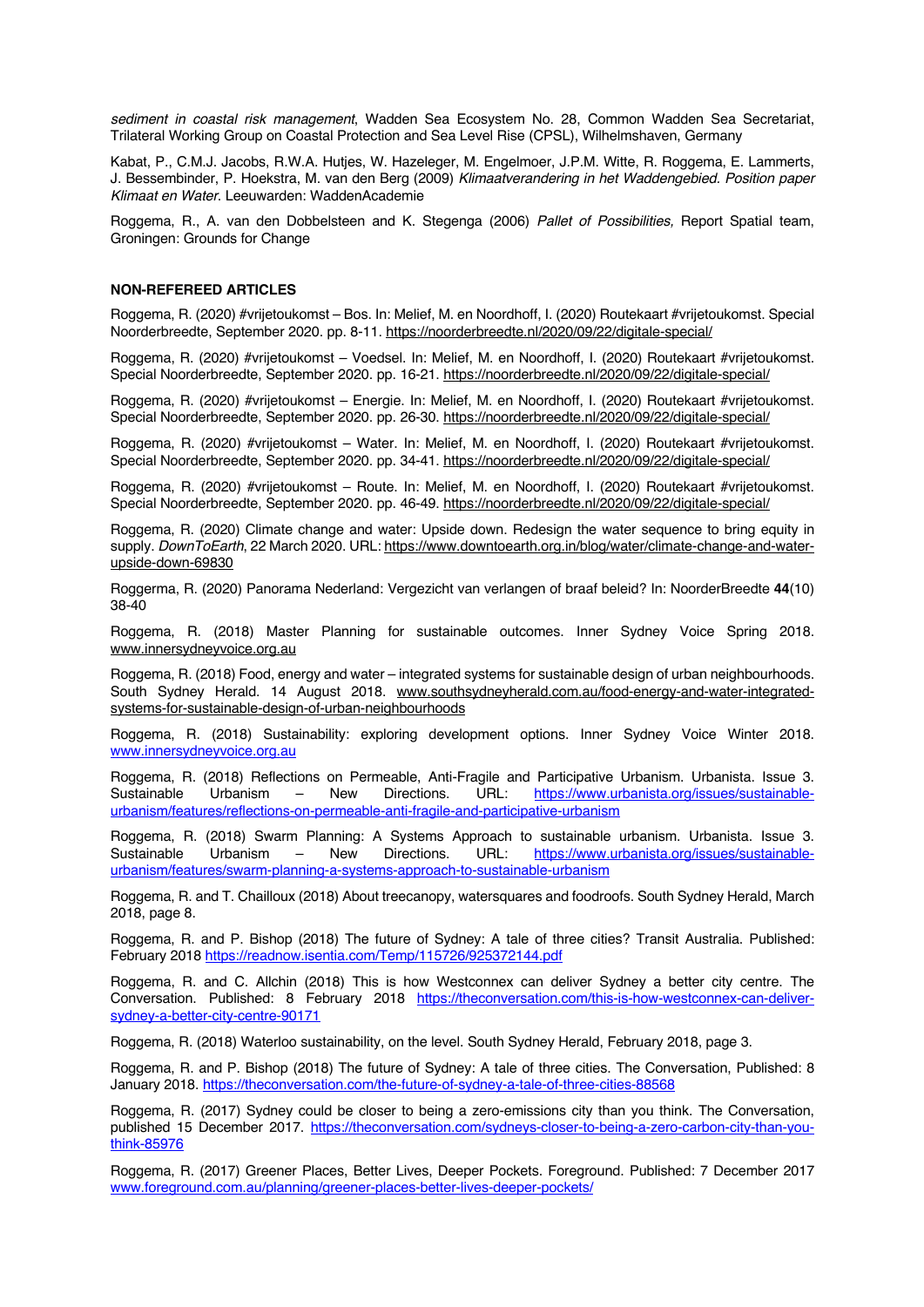Roggema, R. (2017) Higher density in a flood zone? Here's a way to do it and reduce the risks. Preventionweb, 1 November 2017. http://www.preventionweb.net/news/view/55735

Roggema, R. (2017) Higher density in a flood zone? Here's a way to do it and reduce the risks. The Conversation, 2 November 2017. https://theconversation.com/higher-density-in-a-flood-zone-heres-a-way-to-do-it-and-reducethe-risks-86608

Roggema, R. (2017) Design Before Disaster. Landscape Architecture Australia. 155 pp. 34-38

Roggema, R. (2017) The Resilient City, Hype or Lasting? The Building Economist June 2017 pp.32-34

Roggema, R. (2017) Design charrettes for post-disaster design. Preventionweb, 2 June 2017 http://www.preventionweb.net/experts/oped/view/53562

Roggema, R. (2017) The Sydney Barrier Reef: engineering a natural defence against future storms. 16 May 2017. The Conversation. http://theconversation.com/the-sydney-barrier-reef-engineering-a-natural-defence-againstfuture-storms-76862

Roggema, R. (2017) Cyclone Debbie: we can design cities to withstand these natural disasters. Preventionweb, 29 March 2017. http://www.preventionweb.net/news/view/52579

Roggema, R. (2017) Cyclone Debbie: we can design cities to withstand these natural disasters. 29 March 2017. The Conversation. https://theconversation.com/cyclone-debbie-we-can-design-cities-to-withstand-these-naturaldisasters-75287

Roggema, R. (2016) Swarm Planning: a Systems Approach to sustainable urbanism. Urbanista 3. https://www.urbanista.org/issues/sustainable-urbanism/features/swarm-planning-a-systems-approach-tosustainable-urbanism

Roggema, R. (2016) Van rekensom naar synthese in de openbare ruimte. Hoe ziet de waterbestendige stad er uit? Groen 72 (7-8) 32-37

Roggema, R. (2016) Waterbestendige stad vereist multidisciplinaire benadering Stadszaken.nl URL: http://www.stadszaken.nl/ruimte/openbare-ruimte/waterbestendige-stad-van-de-toekomst Published: 29 June 2016

Roggema, R. (2016) Van waterlast naar waterfeest!. OpenbareRuimte.nu URL: http://www.deopenbareruimte.nu/nieuws/waterlast-naar-waterfeest/ Published: 23 June 2016

Roggema, R. (2015) Designing a Resilient Don Watershed in Toronto. In: Adjacent Government 7 (2015) 164-167

Roggema, R. (Ed.) (2015) Abiar Rahman: Climate change impacts on Bangladesh agriculture - Scope of urban agriculture to combat the challenges in Dhaka city. International Urban Agriculture Lecture, 3 February 2015. Velp: VHL University of Applied Sciences.

Steegers, K., Kalnpure, A., De Vries, V., Niel, L., Roggema, R., Van Loon, F. and Margolis, L. (2015) Design Charette Don-river watershed. Delft: Delft University of Technology

Roggema, R. (2015) Dhaka – The Productive City. In: Adjacent Government 6 (2015) 118-121

Roggema, R., Rahman, A and De Vries, J. (2015) Dhaka Productive City Finding Spaces to Grow Food. Intensive Design Studio Final Report. Velp: VHL University. ISBN: 978-94-622863-0-6. pp. 100

Roggema, R., Margolis, L., Van Loon, F. and Kossowsky, D. (2015) Design Brief Canada-Netherlands Resilient Cities Summit Design Charrette: Don River Watershed, Hogg's Hollow, Thorncliffe Park, Port Lands. Velp: VHL University of Applied Sciences

Van Baal, M., R. Roggema et al. (2015) Shell onderschat de kracht van nieuwe technologie. Technisch weekblad 21 p9. 22 May 2015

Roggema, R. en M. van Baal (2015) Shell, het fossiele feest duurt niet eeuwig. Volkskrant opinie, 16 April 2015

Roggema, R. en M. van Baal (2015) Bedrijfsovername Shell is weggegooid geld. Reformatorisch Dagblad 8 April 2015

Roggema, R. (2015) Reborn, Rethink, Return to Minamisoma, Japan. In: Adjacent Government 5 (2015) 22-25

Roggema, R. (Ed.) (2015) John Martin: The Governance of Sustainability in the Australian Federation: Reflections on recent success and failure. International Urban Agriculture Lecture, 3 September 2015. Velp: VHL University of Applied Sciences. ISBN: 978-90-822451-4-1. pp. 31

Roggema, R. (Ed.) (2015) Niklas Wennberg: Urban Production of Food and Hope, From romantic dreams to standard and certification. International Urban Agriculture Lecture, 24 June 2014. Velp: VHL University of Applied Sciences. ISBN: 978-90-822451-3-4. 47pp.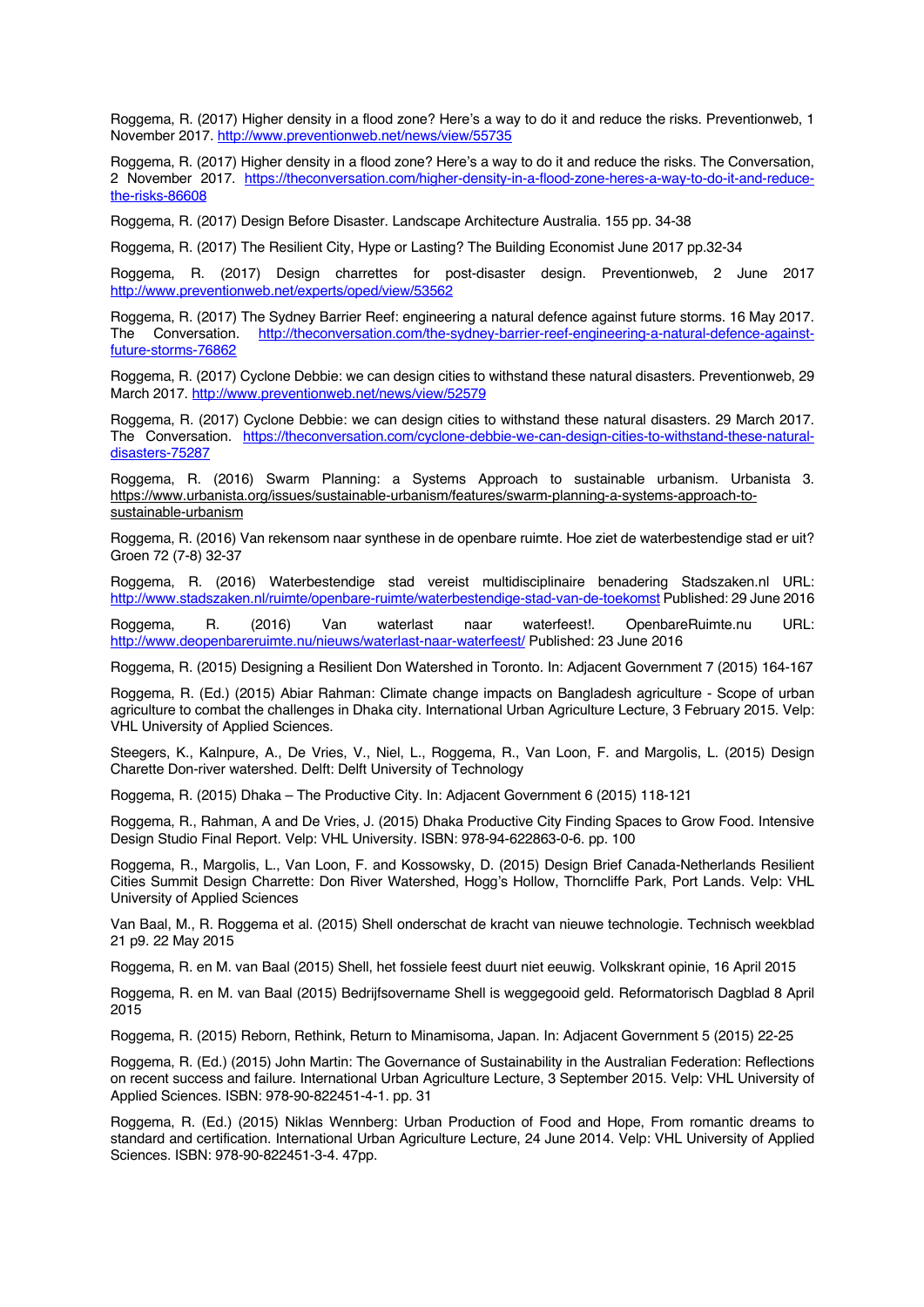Roggema, R. (2014) FoodRoof Rio: How Favela Residents Grow Their Own Food. In: Adjacent Government 4 (2014) 18-21

Roggema, R. en H. Broess (2014) Darwin in de Ruimtelijke Ordening (2) Groen 70 (2) 17-22

Roggema, R. en H. Broess (2014) Darwin in de Ruimtelijke Ordening (1) Groen 70 (1) 20-24

Roggema, R. (2014) Thinking and Doing; Research Roundtable. In: International Innovation 155: 81-83. October 2014

Roggema, R. (2014) Reassembling the city; better building blocks. In: International Innovation 155: 29-31. October 2014

Roggema, R. (Ed.) (2014) Greg Keeffe: The Nutritious City. The biospheric Foundation. International Urban Agriculture Lecture, 5 March 2014. Velp: VHL University of Applied Sciences. ISBN: 978-90-822451-0-3. 51pp.

Roggema, R. Climate change, risks and swarm planning. http://thebrokeronline.eu/Blogs/Risk-management-fordevelopment/Climate-change-risks-and-swarm-planning, published 17 October 2013, The Broker, Connecting Worlds of Knowledge

Roggema, R., J. Martin, P. Arcari, S. Clune, R. Horne (2013) Design-led Decision Support Process and Engagement. Melbourne: VCCCAR

Clune, S., R. Horne, R. Roggema, J. Martin, P. Arcari (2013) Sustainability appraisals of design-led responses to climate adaptation, policy brief. Melbourne: VCCCAR

Roggema, R., R. Jones, S. Clune and D. Lindenbergh (2012a) Sea Lake Charrette, Dancing under the stars. Melbourne: RMIT University, La Trobe University, Victoria University and VCCCAR

Roggema, R., R. Jones, S. Clune and D. Lindenbergh (2012b) Sea Lake Charrette, Primary Schools. Melbourne: RMIT University, La Trobe University, Victoria University and VCCCAR

Roggema, R., J. Martin, R. Horne, R. Jones, A. Soh, D. Lindenbergh, and S. Clune (2012) The Design Brief, Sea Lake Design Charrette I. Melbourne: RMIT University, La Trobe University, Victoria University and VCCCAR

Roggema, R. (2012) Design of a climate adaptive Hobsons Bay. Hands-on training. Proceedings "Climate Change and Geospatial Technology. National Level Training Program. CSIR-NISCAIR, New Delhi, India

Roggema, R. (2012) Swarming Landscapes: The Art of Designing for Climate Adaptation. Proceedings "Climate Change and Geospatial Technology. National Level Training Program. CSIR-NISCAIR, New Delhi, India

Roggema, R., R. Jones, A. Soh, S. Clune, S. Hunter, A. Barilla, Z. Cai, J. Tian and J. Walsh (2011) City of Greater Bendigo design charrette I, the Report. Melbourne: RMIT University, La Trobe University, Victoria University and **VCCCAR** 

Roggema, R., J. Martin, R. Horne, R. Jones, S. Hunter, A. Soh, J. Werner and S. Clune (2011) Design Brief Design Charrette I, City of Greater Bendigo. Melbourne: RMIT University, La Trobe University, Victoria University and **VCCCAR** 

Roggema, R. and O. Boneschansker (2010) INCREASE II, final report. Groningen: Province of Groningen. ISBN/EAN: 978-90-72410-19-1

Roggema, R. (2010) Hollandse invloeden in San Francisco Bay. In: Groen 66 (3) 10-14

Roggema, R. (2009) Climate Proof Groningen: A combinatory of mapping. In: Kabat, P. and P. Driessen (Eds.) Climate Research Netherlands. Climate Changes Spatial Planning & Knowledge for Climate

Jacobs, C, R. Roggema and E. Koomen (2009) Towards an integrated vision of a climate proof Groningen. Hotspot Climate Proof Groningen. Groningen: Province of Groningen and Climate Changes Spatial Planning

Roggema, R. (2009) "Nederland is nog niet echt integraal bezig op het gebied van klimaatadaptatie" www.duurzaamgebouwd.nl

Roggema, R., R. Watson, M. Heinen, K. Klap and M. Buijen (2009) Naar een klimaatbestendige landbouw in Groningen. Hotspot Klimaatbestendig Groningen. Groningen: Provincie Groningen en Klimaat voor Ruimte

Roggema, R. w/a P. de Plaa, (2009) From the Dutch New Spatial Law via Development Planning towards Swarm Planning, first contours of an emerging new planning paradigm. Hotspot Climate Proof Groningen. Groningen: Province of Groningen and Climate Changes Spatial Planning.

Roggema, R., E. Steingröver, S. van Rooij en S. Troost (2009) Naar een klimaatbestendige natuur en water in Groningen. Hotspot Klimaatbestendig Groningen. Groningen: Provincie Groningen en Klimaat voor Ruimte.

Best read articles, number 3 Adaptatie aan klimaatverandering deel 1 en deel 2, www.duurzaamgebouwd.nl, 31 december 2008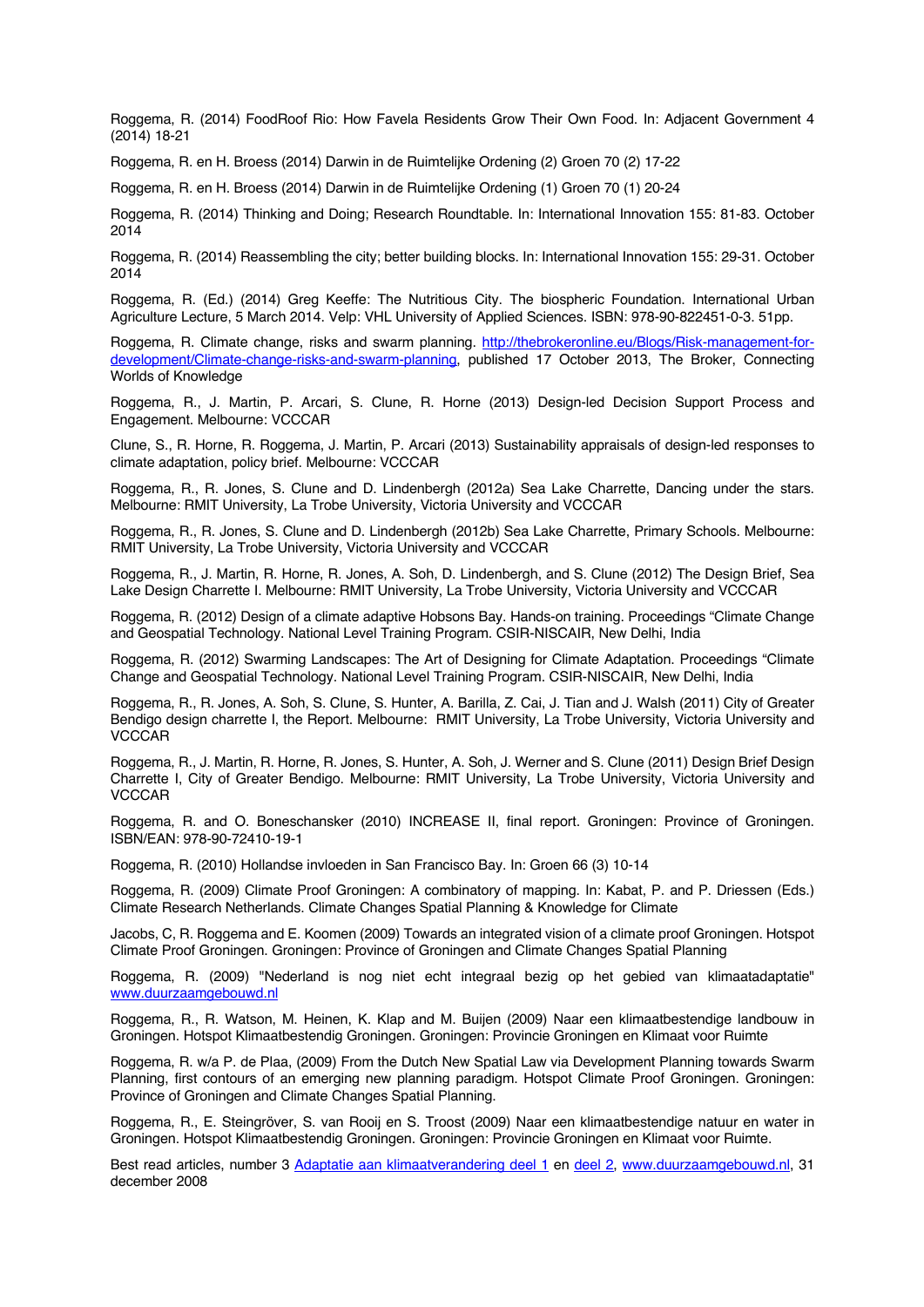Roggema, R., H. Hoogeveen en J. Sanders (2008) Probeer het eens wél zo gek te bedenken. Rapportage klimaatbestendigheid van de watervoorziening in Groningen. Hotspot Klimaatbestendig Groningen. Groningen: Waterbedrijf Groningen, Provincie Groningen en Klimaat voor Ruimte.

Van 't Klooster, S., P. Pauw en R. Roggema (2008) Backcasting analyse van een klimaatbestendig Groningen. Hotspot Klimaatbestendig Groningen. Provincie Groningen en Klimaat voor Ruimte. Groningen

Roggema, R. (2008) Adaptatie aan klimaatverandering: een ruimtelijke uitdaging, 2 delen, www.duurzaamgebouwd.nl, September 2008

Yu, B., Luscuere, P., Roggema, R., Jong, T. de, Abrahams, R., Van Deursen, E. and Merks, C. (2008) Terms of Reference (TOR) Report Regional Comprehensive Development Cooperation Project of Yu'An and Anjing in YunYan district in Gui Yan City; Kingsbury International Holding Co. Ltd.; Guiyang

Yu, B., Roggema, R., Kuypers, V., Rau, T. and Rodenburg, E. (2008) Terms of Reference (TOR) Report Vanke Stream Valley Demonstration Project of Sino-Dutch Sustainable Buidling Demonstration Projects; China Vanke Company Ltd.; Shenzhen

Roggema, R. (2008) Towards a climate proof energy system in Groningen. Spatial impacts of adjustments to the future energy system. Report expert meetings and INCREASE conference. Hotspot Climate Proof Groningen. Groningen: Province of Groningen and Climate Changes Spatial Planning.

Roggema, R. (2008) De kust van Groningen. Hotspot Klimaatbestendig Groningen. Groningen: Provincie Groningen en Klimaat voor Ruimte.

Roggema, R. (2007) Hotspot Climate proof regional design in the province of Groningen. Den Haag: Poster Presentation, Climate Changes Spatial Planning

Roggema, R. (2007) Een landschap vol energie, In: Groen

Roggema, R. en A. van den Dobbelsteen (2007) Ontwerpen aan energie en klimaat. Omgevingsplan Groningen, S&RO nr 8

Roggema, R. (2007) Hooibergen, spelden en gloeiende platen. Duurzaam bouwen in China, Nieuwsbrief duurzaam bouwen 1

Roggema, R. (2007) Climate change challenges regional design in Groningen province. Manchester: Poster Presentation, Building knowledge for a changing climate

Roggema, R., J. Koh en A. van den Dobbelsteen (2007) Klimaatbeleid: Struisvogel of stofzuiger. Cobouw

Roggema, R. (2007) Ruimtelijke impact adaptatie aan klimaatverandering in Groningen. Groningen: Provincie Groningen

Roggema, R, (2006) Klimaat verandert, nu wij nog. Waterstof, digitale nieuwsbrief Stichting Waterland, december 2006

Yu, B., Boonstra, G., Roggema, R., Abrahams, R., Schiere, J. and De Jonge, E. (2006) Terms of Reference (TOR) Report Chongqing Longhu Real Estate Development Inc. Demonstration Project of Sino-Dutch Sustainable Building Demonstration Projects; Longhu Real Estate Development Inc., Chongqing

Roggema, R., J. Koh en A. van den Dobbelsteen (2006) Klimaatverandering vereist ander beleid, drieluik, Cobouw, (Verminderen CO2-uitstoot is niet genoeg (I), Investeer in gebieden die klimaatbestendig zijn (II) en Klimaatverandering verdient centrale positie in het nieuwe regeerakkoord (III)

Van den Dobbelsteen, A., R. Roggema, K. Stegenga en S. Slabbers (2006) Ontwerpen aan verandering, ruimte, klimaatverandering en energie. Nova Terra

Roggema, R. (2006) Klimaatverandering, een cadeau! Topos

Roggema, R. en K-J. Noorman (2006) Noord-Nederland, een wenkend perspectief. Groningen: Grounds for **Change** 

Roggema, R. (2005) Energy Valley: Noord-Nederland herontworpen op basis van klimaat en exergie. Nieuwsbrief Duurzaam Bouwen

Roggema, R. (2005) Regional energy-design for Energy Valley challenges, climate change governed in the Northern Netherlands, Proceedings Energy Convention, Groningen

Roggema, R. and K-J. Noorman (2005) Bridging Energy planning and spatial design strategies. World Environmental Day, San Francisco

Roggema, R. (2003) Adembenemend zicht op de A6 voor werknemers en herten vanaf de kantoor fly-over. Groen

Roggema, R., H. Hofstra en W. Timmermans (2001) Van Ecolonia via de Waalsprong naar de Zon. Stadswerk